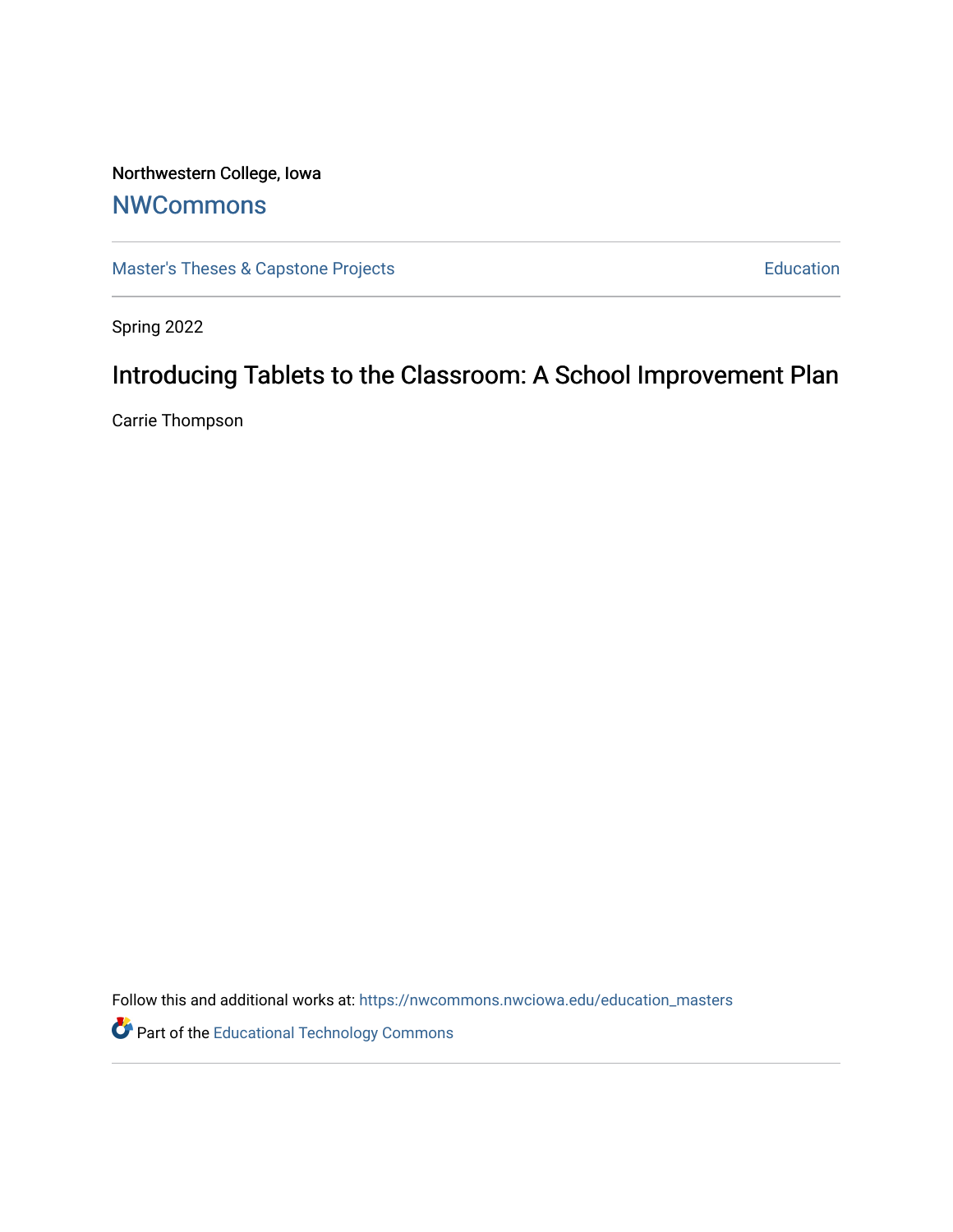## **Introducing Tablets to the Classroom: A School Improvement Plan**

Carrie Thompson

Northwestern College

A School Improvement Project Presented in Partial Fulfillment of the Requirements For the Degree of Master of Education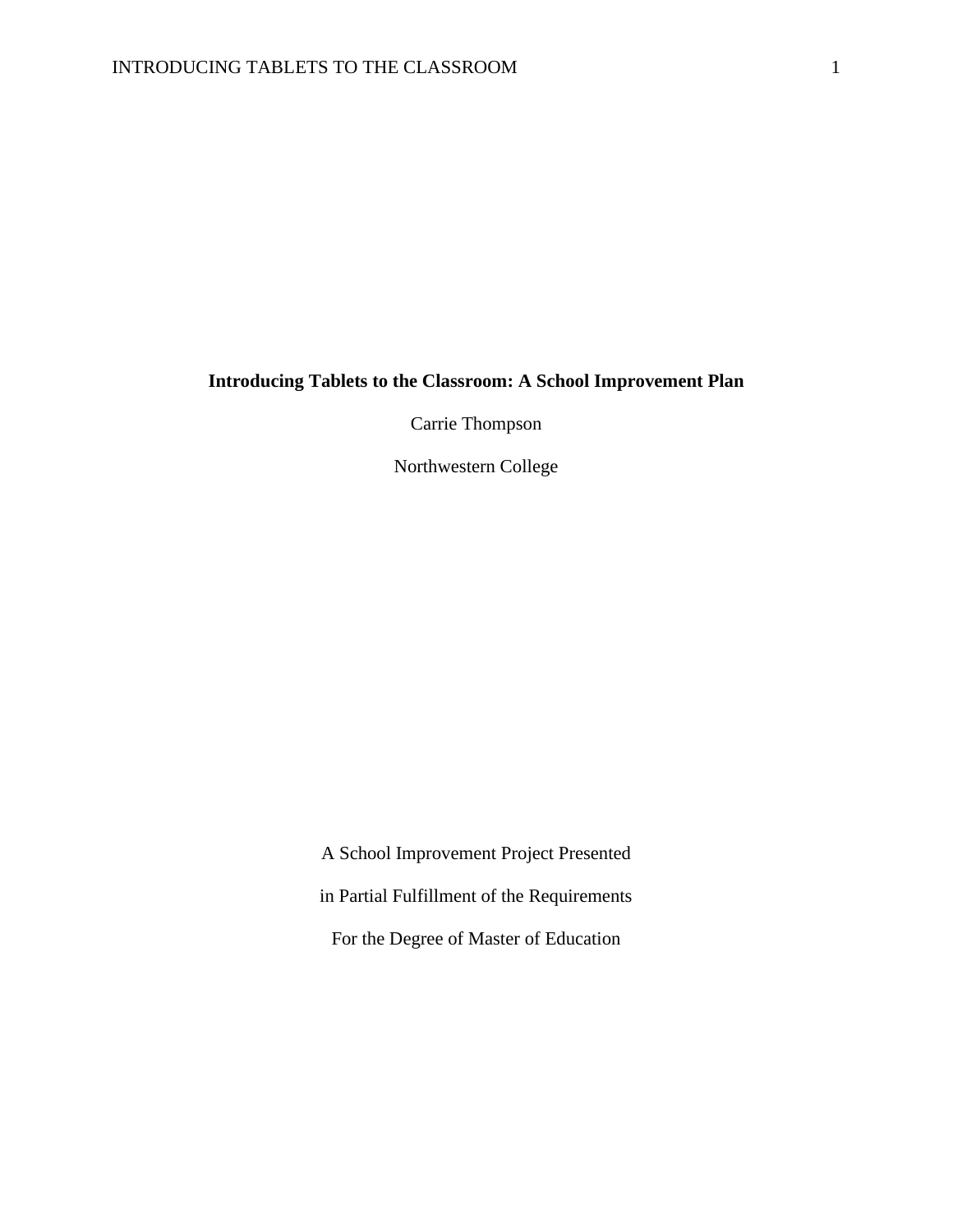#### **Abstract**

<span id="page-2-0"></span>At a privately owned, fee-paying, international school in Cambodia, parents believe that their children are receiving the best possible education. The school advertises that it uses cutting-edge technology, however, in the primary school this technology is restricted to an out-of-date computer lab. The students at this school are not able to utilize mobile devices, such as tablets, to assist with their learning. The lack of devices has hampered student achievement, especially in the area of the technology skills required for the  $21<sup>st</sup>$  century. This school improvement plan aims to change the way students at the school learn. This plan will be accomplished by first creating the role of a technology coordinator who will then train the staff on using tablet devices to aid student learning and then obtaining the devices. Several options for how to obtain devices are discussed. The literature review focuses on the academic benefits of using mobile technology in the classroom as well as the benefits the tablets have on student motivation and the classroom atmosphere.

*Keywords: tablet-based learning, technology integration, school improvement plan*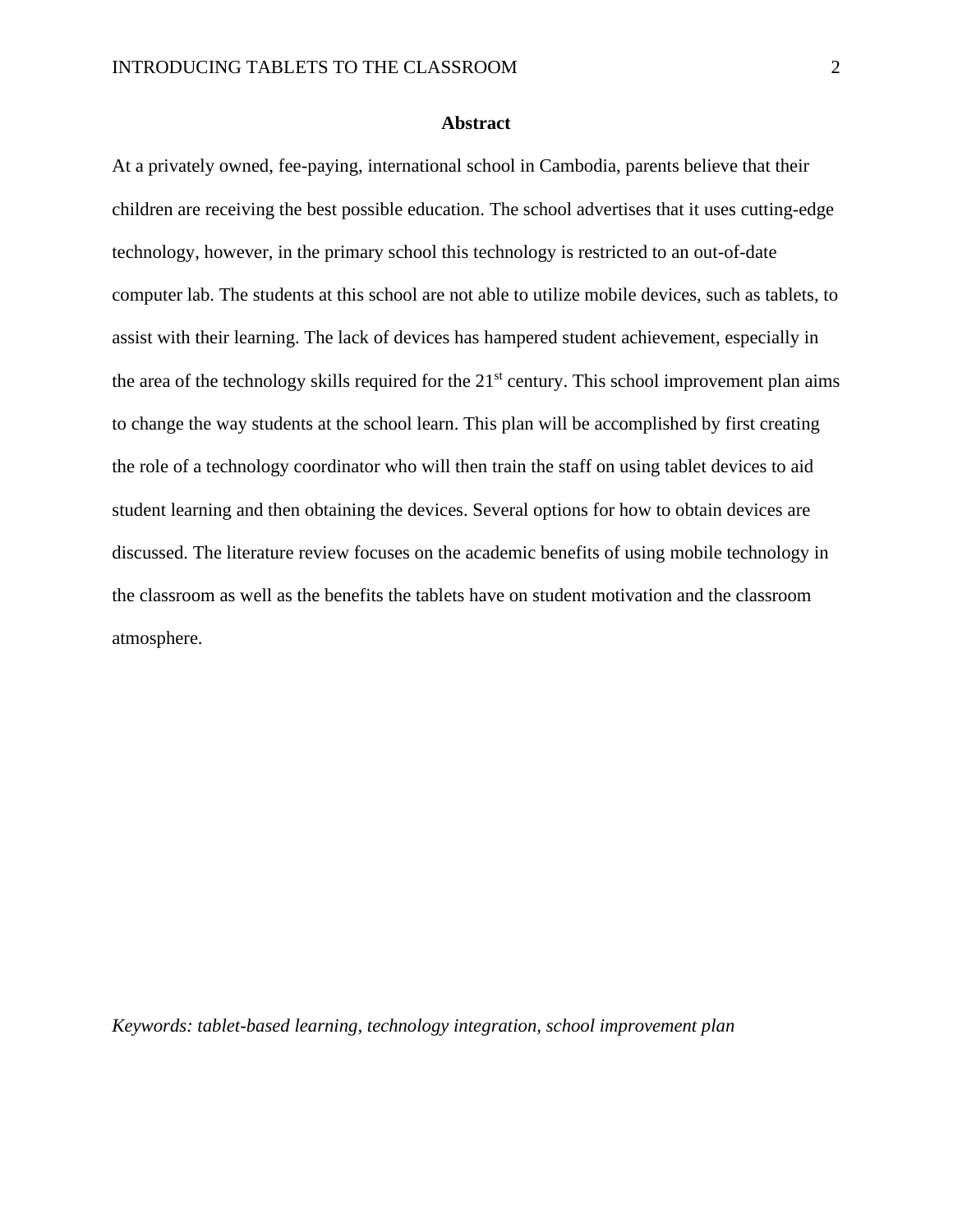## **Table of Contents**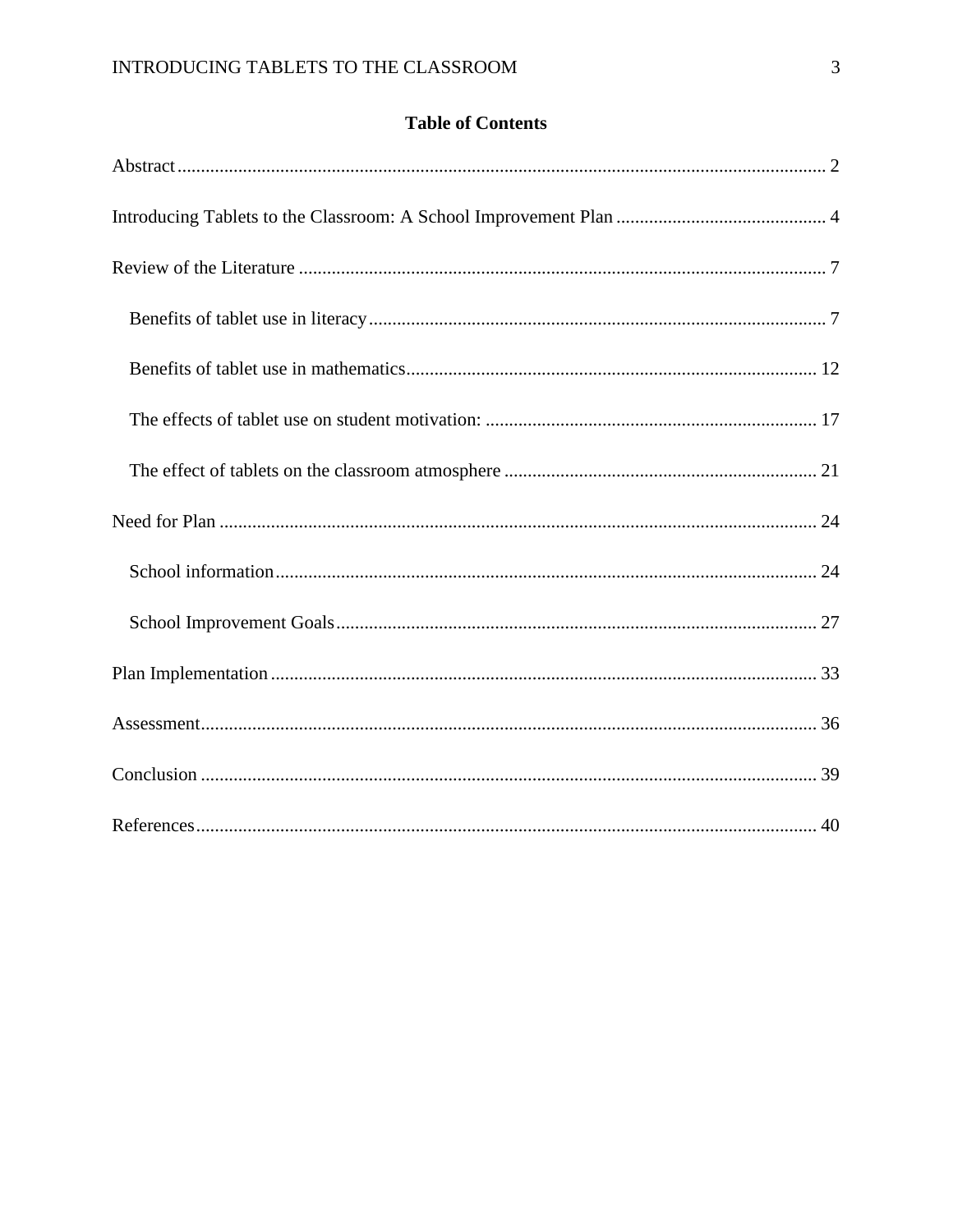#### **Introducing Tablets to the Classroom: A School Improvement Plan**

<span id="page-4-0"></span>The world we live in has become increasingly more digital; devices that connect to the internet have become so ubiquitous that even the youngest learners use devices at home. Schools around the world have adapted the teaching and learning to be more harmonious with the world we live in. According to a study by the UK Department for Education (2021), 97% of English primary schools have interactive whiteboards, 89% of English primary schools provide tablets for teachers to use and 88% of the responding schools in England have tablets for student use. The use of technology in the classroom has contributed to improved academic performance and will continue to do so. Schools that have increased the device usage for their primary students have enabled these students to learn in a way that prepares them for the world of the future. The problem is that at the private school in Cambodia students do not have access to any type of mobile learning; in fact, students' access to computers is limited to the once-weekly computing lesson. Due to this, students are falling behind their international peers in their ability to navigate in the world of today.

Students engaged in 21<sup>st</sup>-century learning are expected to take a more active role in their education. They become discoverers of knowledge with control and ownership rather than sitting idly as sponges as young students were expected to be in previous generations. In addition to taking a more active role in their learning, students are expected to develop information literacy, media literacy, and technology literacy. With students being restricted to one lesson of computing a week, in a designated computer room, students at the school are not able to progress their skills in these literacies, nor are they practicing the necessary skills of communicating their ideas outside of the walls of the classroom.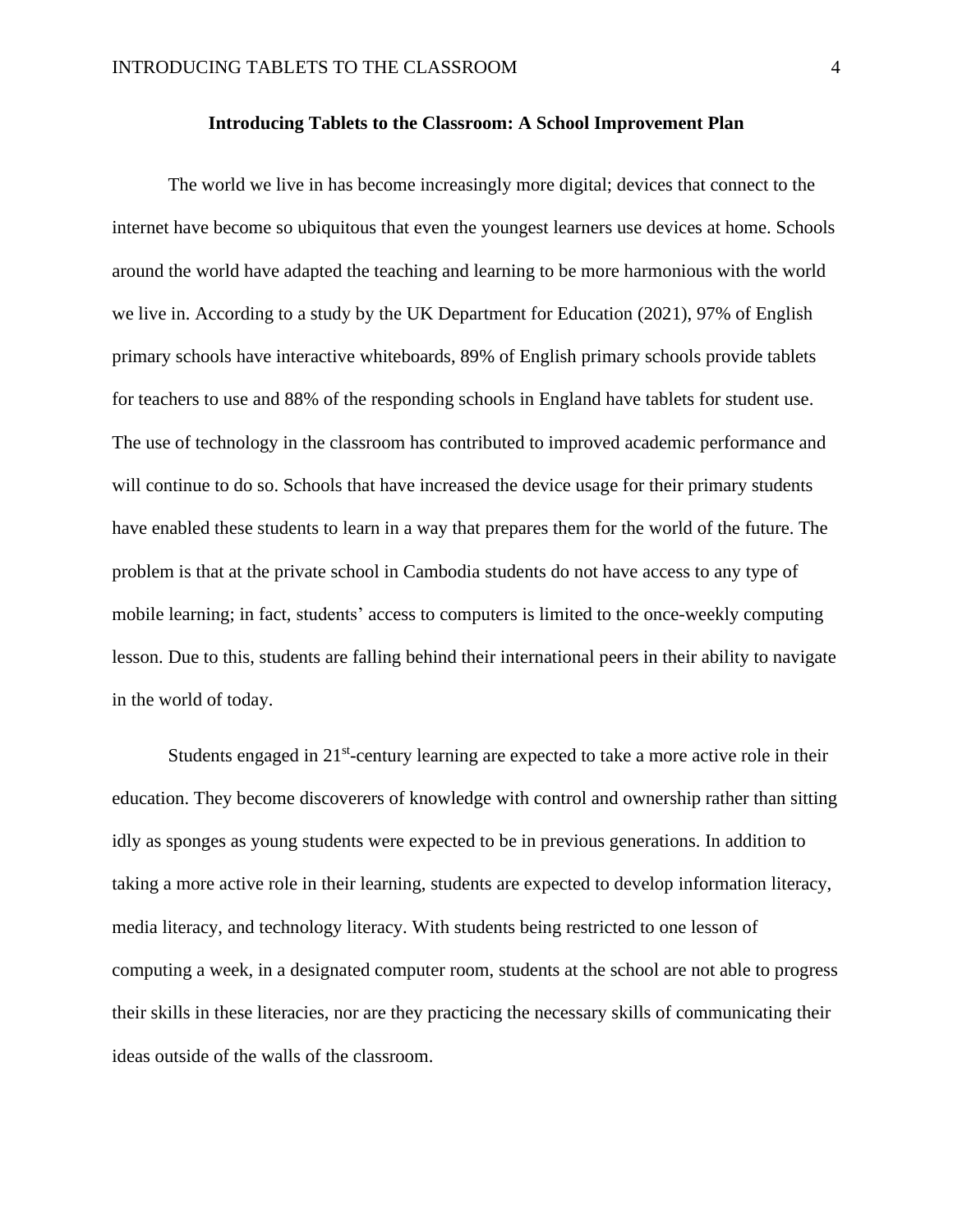The purpose of this school improvement plan is to enable students at a privately-owned, international school in Cambodia the same opportunities for learning through mobile devices, such as iPads, that students around the world are already enjoying. The focus is on improving the access to digital devices, such as iPads, in the primary school classrooms. The hope is that by implementing this school improvement plan, students at the school will have access to iPads to improve their academic performance as well as improve their motivation to learn.

In order to complete this school improvement plan, extensive research was conducted to determine whether tablet devices have indeed improved achievement in mathematics, literacy, and motivation, as well as the influence of tablets on the classroom atmosphere. The research studies included in the literature review were all published within the last ten years with more than eighty percent of them published within the last five years. Several databases housing various respected, peer-reviewed journals were consulted. The studies included in the literature review were conducted over the entire range of preschool and elementary school. The studies were conducted in a variety of locations including various places in the developing world.

Through this extensive research, tablet-based learning was found to enable students to make substantial gains in mathematics and literacy. The classroom atmosphere also changed when tablets were introduced into a classroom. Students became more motivated and engaged in their learning. The focus in the classroom shifted from the teacher and onto the students allowing students to take control of their learning and progress at their own pace.

The research regarding academic performance will be presented first in the literature review. The benefits of tablet use on oral comprehension, reading comprehension, and writing will be looked at under the literacy heading. Mathematics improvement will be featured next. After that, it is important to discuss the added motivation students have for learning when tablets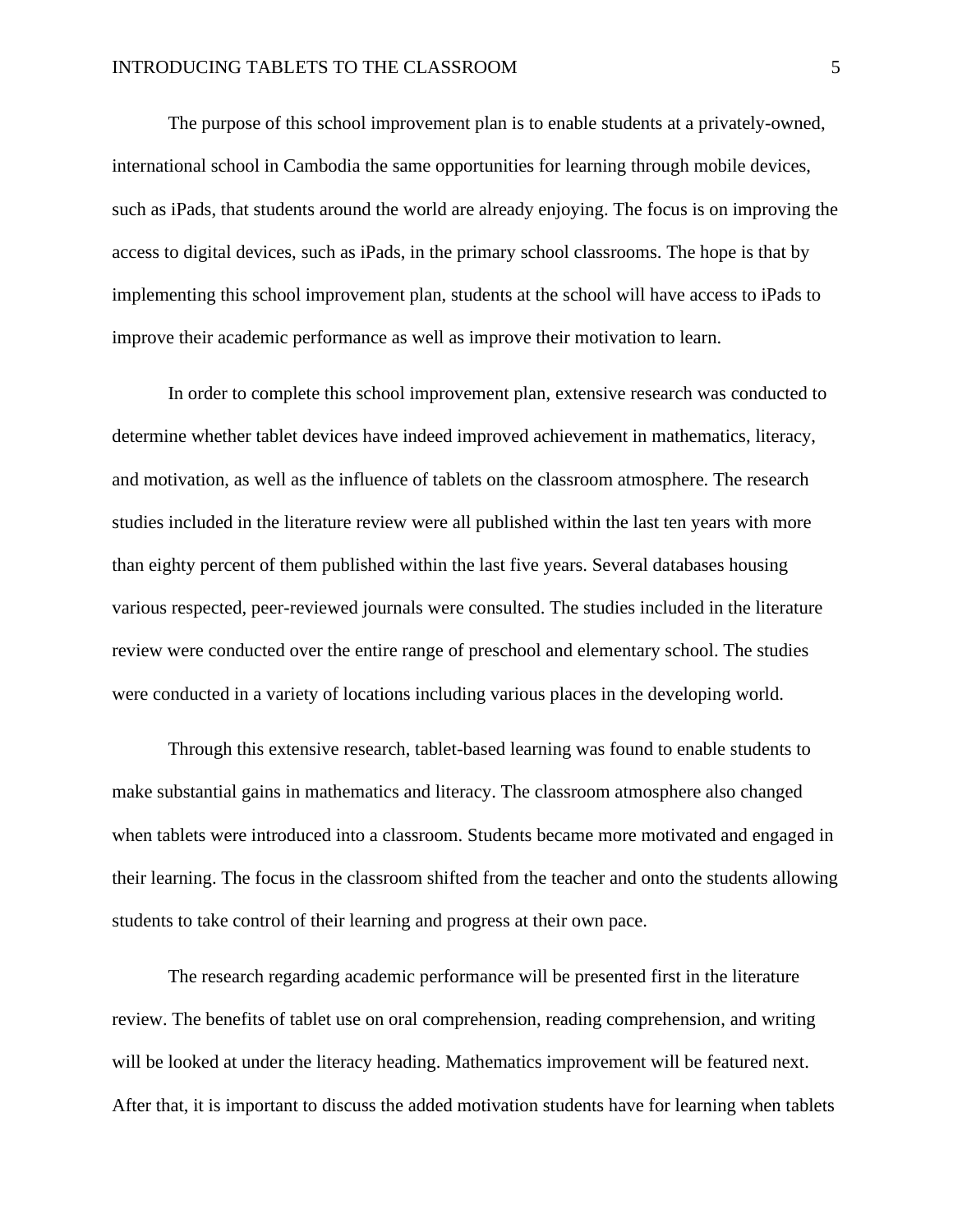are used effectively in the classroom. Finally, the literature describing the effect tablets have on the classroom atmosphere will be discussed. This literature review will provide the basis for implementing a plan to introduce tablets into the primary school classrooms at the international school.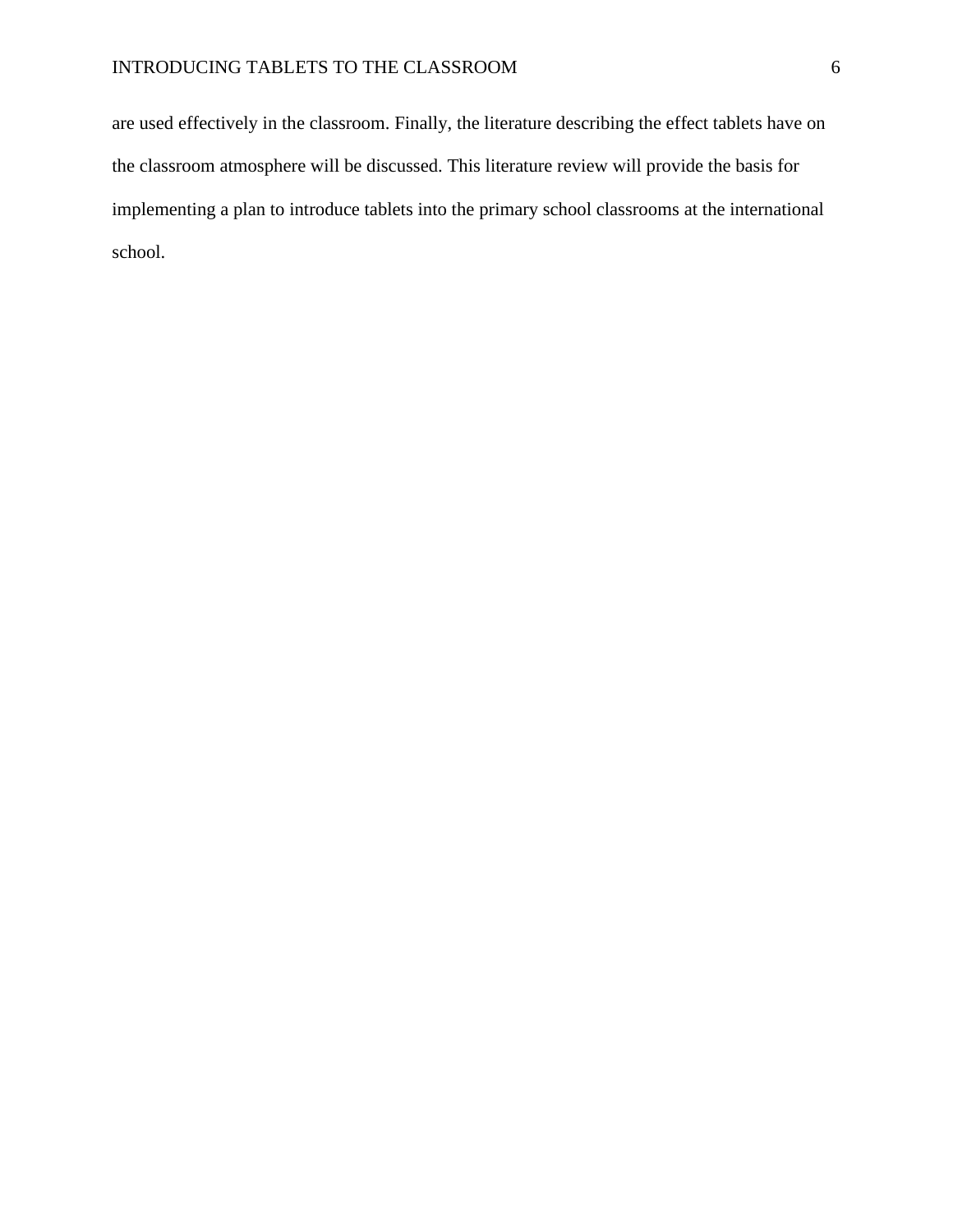#### **Review of the Literature**

### <span id="page-7-1"></span><span id="page-7-0"></span>**Benefits of tablet use in literacy**

Literature has shown that using mobile devices benefits students who are learning English as an additional language. Ok and Ratliffe (2018) systematically reviewed studies that had previously been conducted and published regarding using mobile devices for teaching English language learners in the United States. They found that it is important to note that mobile devices include phones, tablets, e-readers, and other handheld devices. Through strict examination of eleven studies, which were conducted after 2012 and included over 900 students, they concluded that the results indicated a promising effect on English language development as well as students' ability to engage with content from other subjects. In addition, the studies showed that students using devices spent a long time engaging with the academic content that overall led to improved learning. The researchers examined multiple studies that together indicated improved achievement for English language learners implying that the benefits of the devices outweigh perceived negative effects.

Just as Ok and Ratliffe (2018) researched the effect of devices being used with English language learners, Aldossary et al. (2021) did as well. However, their study focused on preschool children who were learning English as an additional language as they worked with an iPad app under the direction of their teacher. The device was also available for the children's independent use at other times. After nine weeks, the researchers found that the students had increased their active vocabulary as they interacted with each other more. Equally important, the application provided a richer stimulus for conversations amongst the children than traditional methods thus facilitating a greater level of social interaction. This finding contradicts the idea that tablet-based learning will cause students to become more isolated and have increased difficulty with social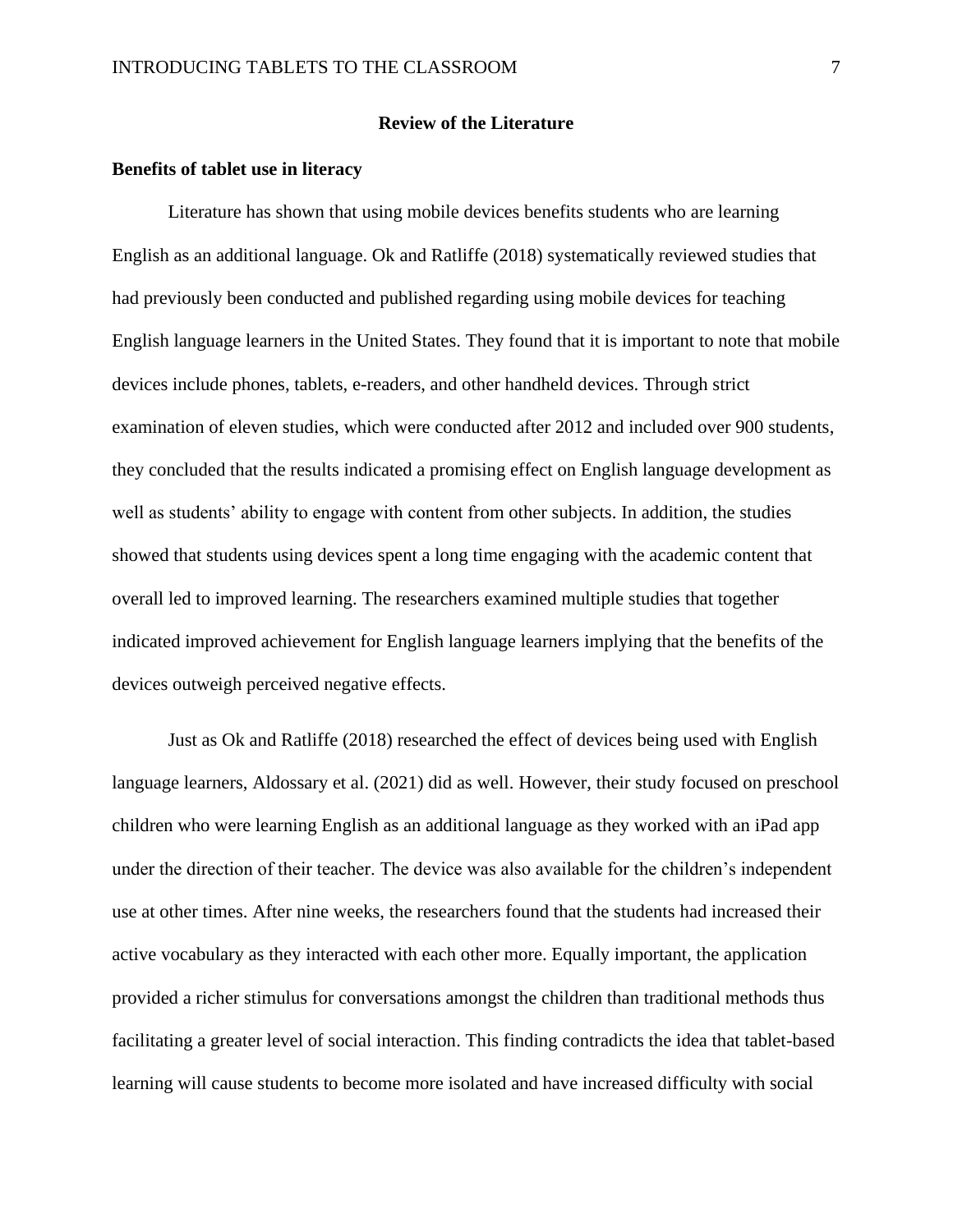interaction. Moreover, the findings seem to indicate that the interaction between the students due to using the app increased the ability of young students to talk about their learning and share their knowledge. The gains made by English language learners in the study by Aldossary et al. (2021) echo the findings made by Ok and Ratliffe.

Studies have been conducted on the benefits of interactive devices on reading skills. D'Agostino et al. (2016) investigated whether an iPad app could help first-grade students who are struggling readers improve their letter identification skills. Students were randomly assigned to work on an iPad or use traditional magnetic letters; the activities conducted with the two groups were designed to be nearly identical. Based on the findings, the groups that used the iPad throughout the 20-week study had significantly higher scores on tests related to letter recognition and identification, an important first step in learning to read. D'Agostino et al. (2016) determined that the use of iPads had a greater benefit than traditional methods when working with students who have been identified as struggling readers.

Research has also been completed on examining the benefits of using devices on reading comprehension. Delacruz (2014) studied this by giving individual tablets to the highest and lowest reading groups in a fourth-grade class. Using the devices, students were able to access an application that contained an e-book created by the teacher as well as poll questions that allowed the opportunity for every student to answer. The application required students to draw their understanding of key vocabulary words and then administered a comprehension quiz. Using the device, every student was able to answer every poll question, which is not the case in guided reading sessions conducted without a device. In addition, the application gave instant feedback to the students about their performance. While findings from this study were related to motivation, which will be discussed later, the findings also determined that the students achieved higher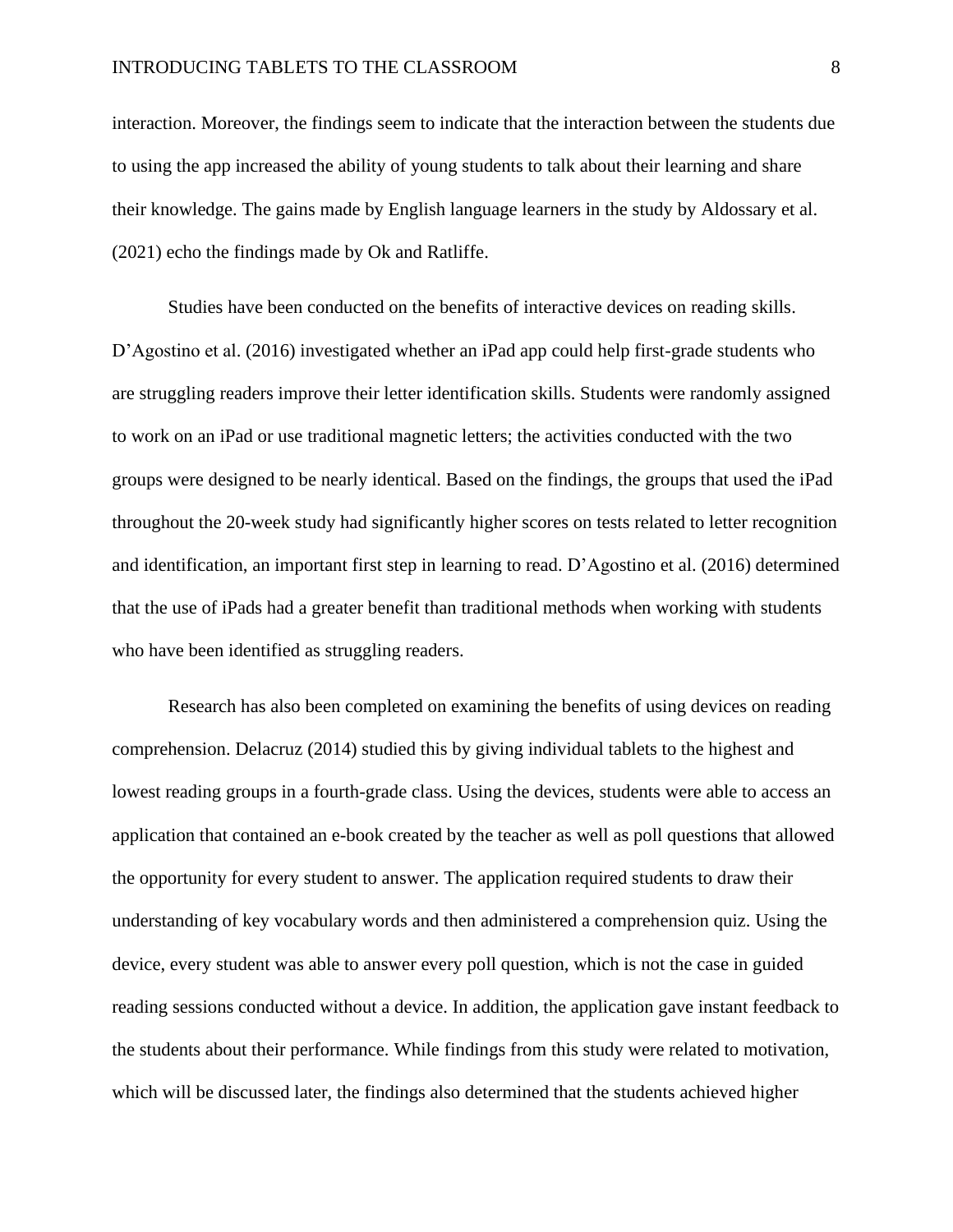results on the quiz than they would have done normally. This higher result was especially true of the students who were English language learners. In other words, English language learners were able to construct a higher level of understanding of a text when it was presented using multiple modes through the use of the tablet device. Tablets are an effective way to conduct guided reading groups (Delacruz, 2014).

Comparable results concerning reading comprehension were found by Iyare et al. (2018) when they investigated the extent that which interactive technology would improve third graders' reading comprehension. Students were divided into two groups, one of which was taught using traditional methods and the other that was taught using technology in the computer lab. Both groups studied the same topics and were given the same pre-and post-tests. The findings showed that the difference in reading comprehension between the two groups was significant. The students who were taught using interactive technology scored, as a mean, 50.09 on the post-test compared to 27.83 for those students who were taught using traditional methods. The experimental group also showed a higher percentage of improvement based on comparing the pre-and post-study tests.

Moon et al. (2017) conducted research concerning using iPad apps to improve reading comprehension. In contrast to other studies, Moon et al. (2017) focused on fifth-grade students with the majority of them being native English speakers. The fifth-grade students were paired with university students who guided them through the use of the apps over the course of eight weeks. The apps were not used to introduce a text, instead, the work on the iPad was based on the weekly reading presented in the students' regular textbook. The iPad was used to practice specific literacy skills through the creation of various projects that extended the understanding of the initial text. The projects ranged from creating concept maps to creating comics, animations,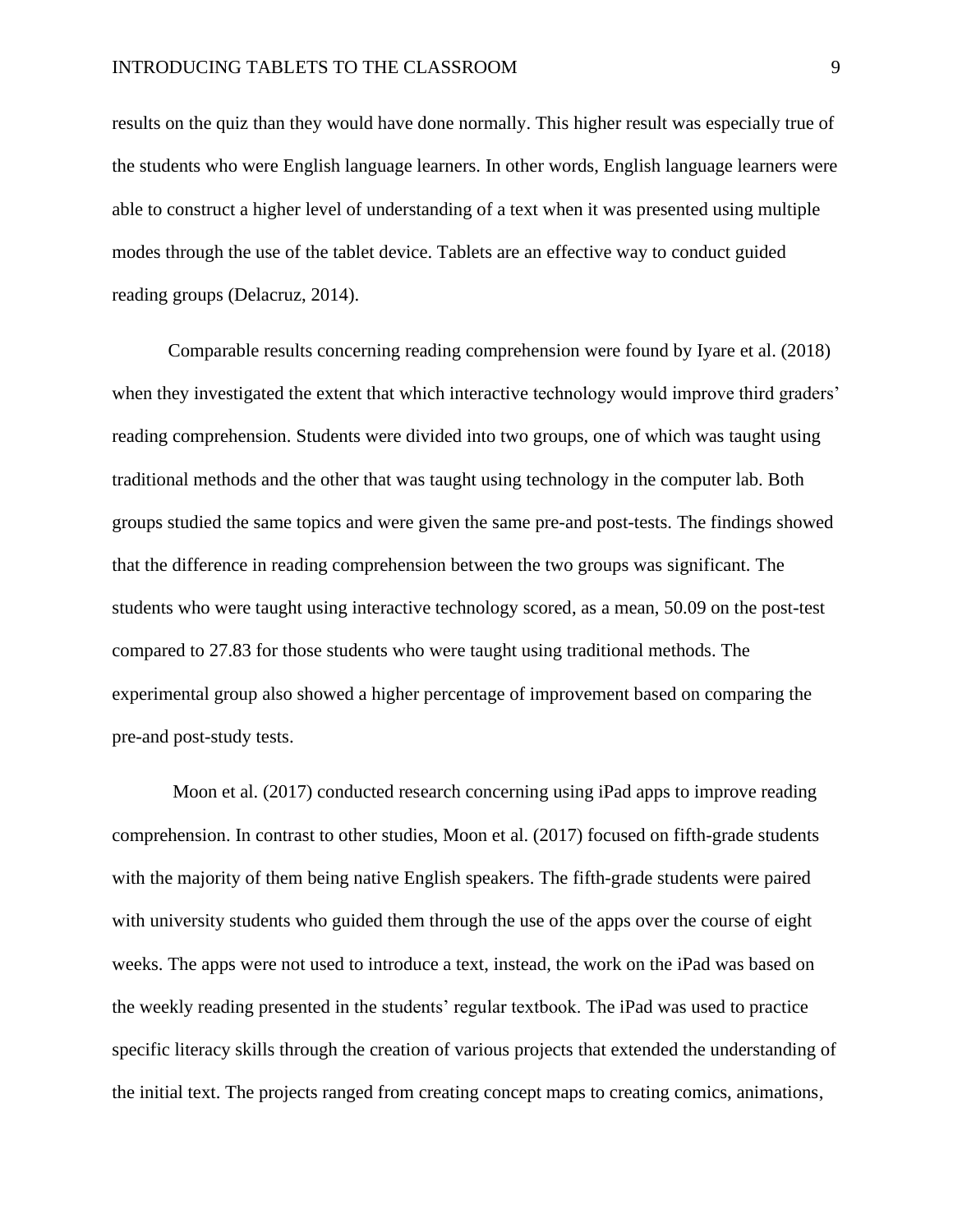and movie trailers. Students' self-assessment indicated that they believed they understood more of what they read than they did prior to the study. This belief was confirmed when comparing the students' results on pre-and post-study assessments of reading comprehension. Students scored significantly higher on the standardized reading comprehension assessment after the intervention than they had before it. By looking at these results and comparing them to the results from Iyare et al. (2018) the positive influence on reading comprehension can be recognized.

Another fundamental aspect of reading is reading fluency. Mize and Park (2020) evaluated the effect using iPads would have on fourth-grade students with reading difficulties. During each session with an iPad, students read for one minute and were then directed to look up words using the dictionary application. The dictionary application included audio pronunciations to further assist the students. Students read the texts three times, which was tracked using a second application. This second application had a reward component. After reading a text three times, the session concluded by having the student read an unfamiliar text. The number of words read correctly per minute was calculated for each session. By examining the data concerning the number of words read correctly per minute, it was determined that every student showed substantial increases in fluency. While the fluency was greater after rereading familiar texts, this was found to impact the fluency of texts that were presented for the first time. The work of Mize & Park allows direct observation of the effect repeated readings while utilizing a dictionary application have on the ability to increase a struggling student's reading fluency.

iPads have also been found to be a vehicle to improve students' ability to respond to a text across all primary school grade levels in writing as well. In an international study based in Ireland and Northern Ireland, Dunn & Sweeney (2018) investigated the use of iPads for compositional writing. This study was conducted in six classes of students aged 6-7 years old.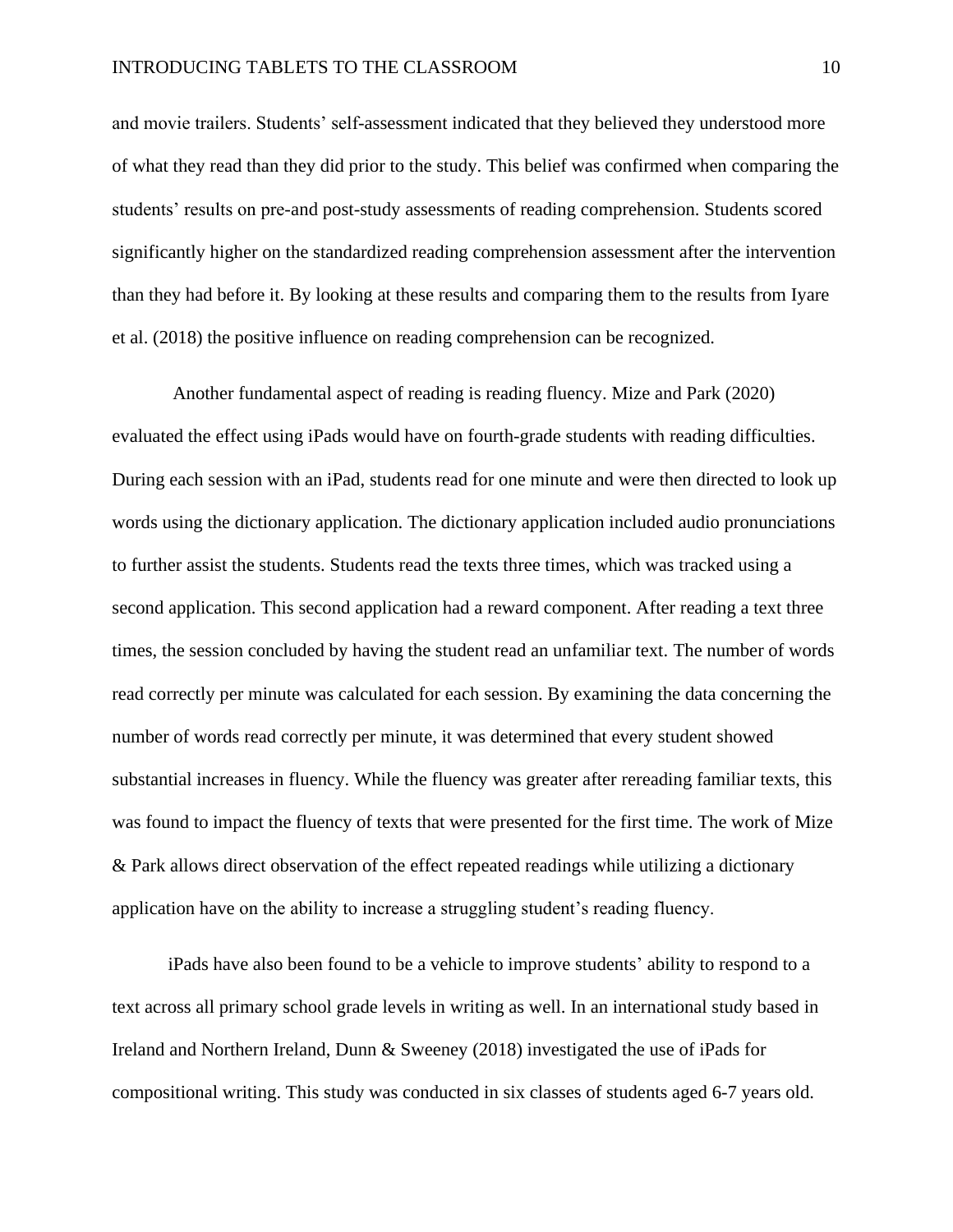Through observation and interviews conducted with the teachers of these classes, it was determined that using the iPad allowed students a greater opportunity for choice in their writing which in turn meant greater creativity. The students were able to add pictures and speech bubbles, they were able to use different colors, and they were even able to record themselves and play it back. All these options meant students had more choice and a greater level of creativity and higher quality. The ability to record themselves and play it back was useful as it allowed them the ability to express themselves and produce longer creative works. This study advocated for a balanced approach to using the devices in creative writing as handwriting and spelling need to be practiced as well. Nevertheless, the use of the iPad in the students' ability to construct creative stories at a higher level makes this a tool worth using in the classroom. Similarly, in a study by Cordero et al. (2018), tablets were used by third-graders at a public school in Costa Rica. Students first read an interactive story in which they were tasked to drag items from the pictures. They were then asked to create a picture related to what they had read. The items that they dragged were displayed to assist them. Finally, students were required to write a narration about their picture. The use of a variety of modes used to access the story -text, still images, and moveable objects- allowed students diverse ways of interacting with the story that allowed students to access it in the mode most related to their learning method and their language ability. Students whose language ability was higher tended to write more creative stories based on the moveable objects while emerging readers and writers used these moveable objects to help them create a retelling of the story. Using moveable objects, which are not as easily created without the use of the devices, students were able to demonstrate their understanding of a text at a higher level. Thus, this increased demonstration of comprehension proves that tablet use can be beneficial not just for obtaining new vocabulary (Aldossary et al., 2021), improving reading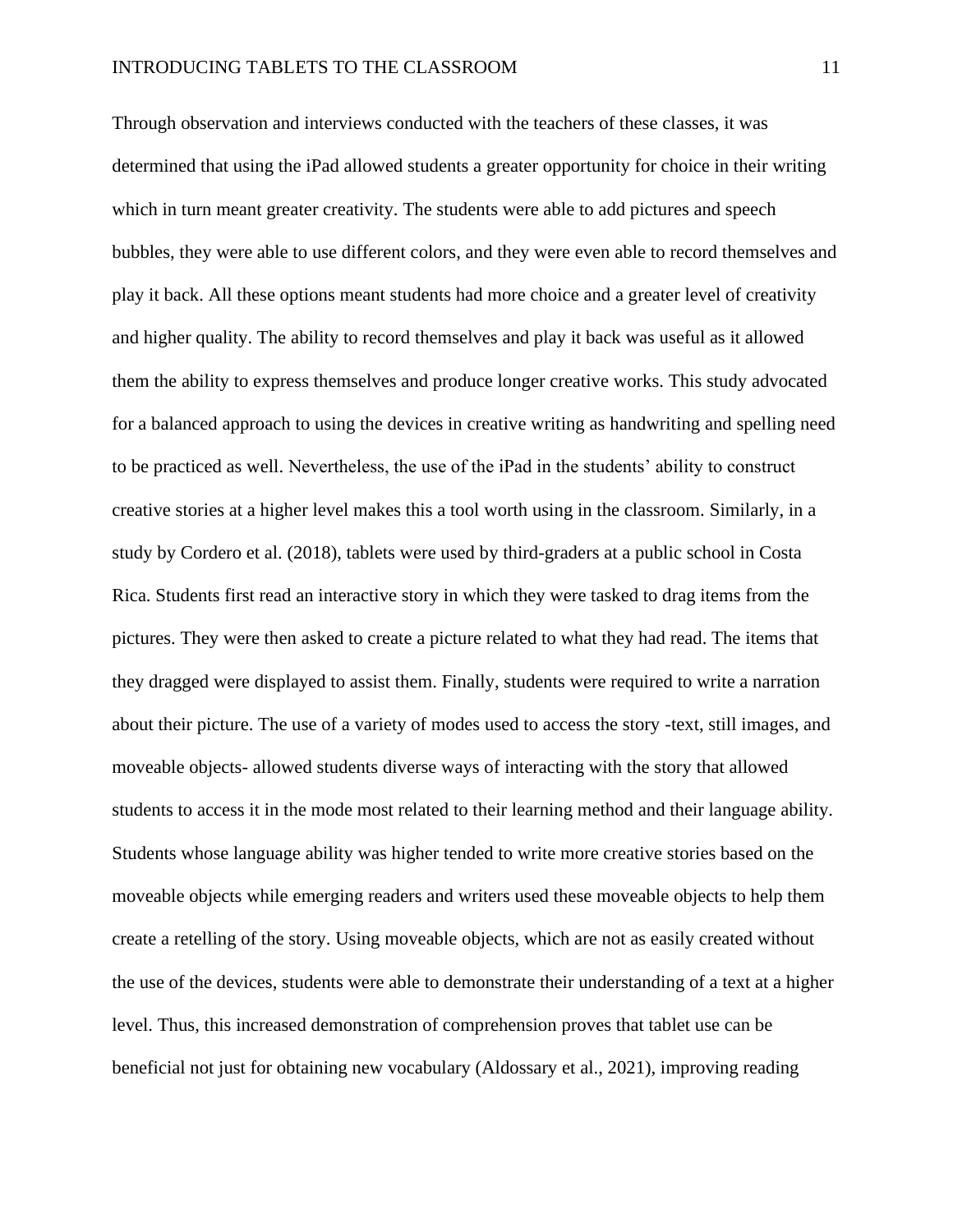comprehension (Delacruz, 2014; Iyare et al., 2018; Mize & Park, 2020; Moon et al., 2017) but also to facilitate improvement in creative writing.

#### <span id="page-12-0"></span>**Benefits of tablet use in mathematics**

Preschool students under the age of five begin to identify numbers, shapes, and patterns; they also begin counting and developing problem-solving skills. The effect that an iPad could have on these early mathematical skills was investigated by Disney et al. (2019) in Australia. The 80 children in this study were not given formal instruction via the iPad, rather they played pre-selected game applications using their own initiative over the course of two weeks. The improvements were significant in all five categories assessed. Every child improved their ability to count, 95% percent of the students improved in problem-solving and 50% improved their ability to recognize shapes. The findings indicated that there was more progress made by the 3 year-old children than the 4-year-old children, this may be related to the level of the applications that were chosen. Regardless, the fact that every student made progress simply by playing games at their leisure indicates that these are tools that should be made available to every student.

Outhwaite et al. (2019) conducted a large-scale study in 12 schools in the United Kingdom and involved nearly 400 four and five-year-old student participants. Each group received the regular, whole-class instruction as well as an additional component. One group's additional component was a small group activity, another group's additional component was to utilize a tablet with a pre-installed mathematics application. The final group received both additional components, meaning that they spent more time on the subject than the other two groups. Students using the tablets could work at their own pace but were required to receive a perfect score on an end-of-topic quiz before they were allowed to move to the next topic. Despite receiving extra instruction, the difference in the learning gains made between the group that used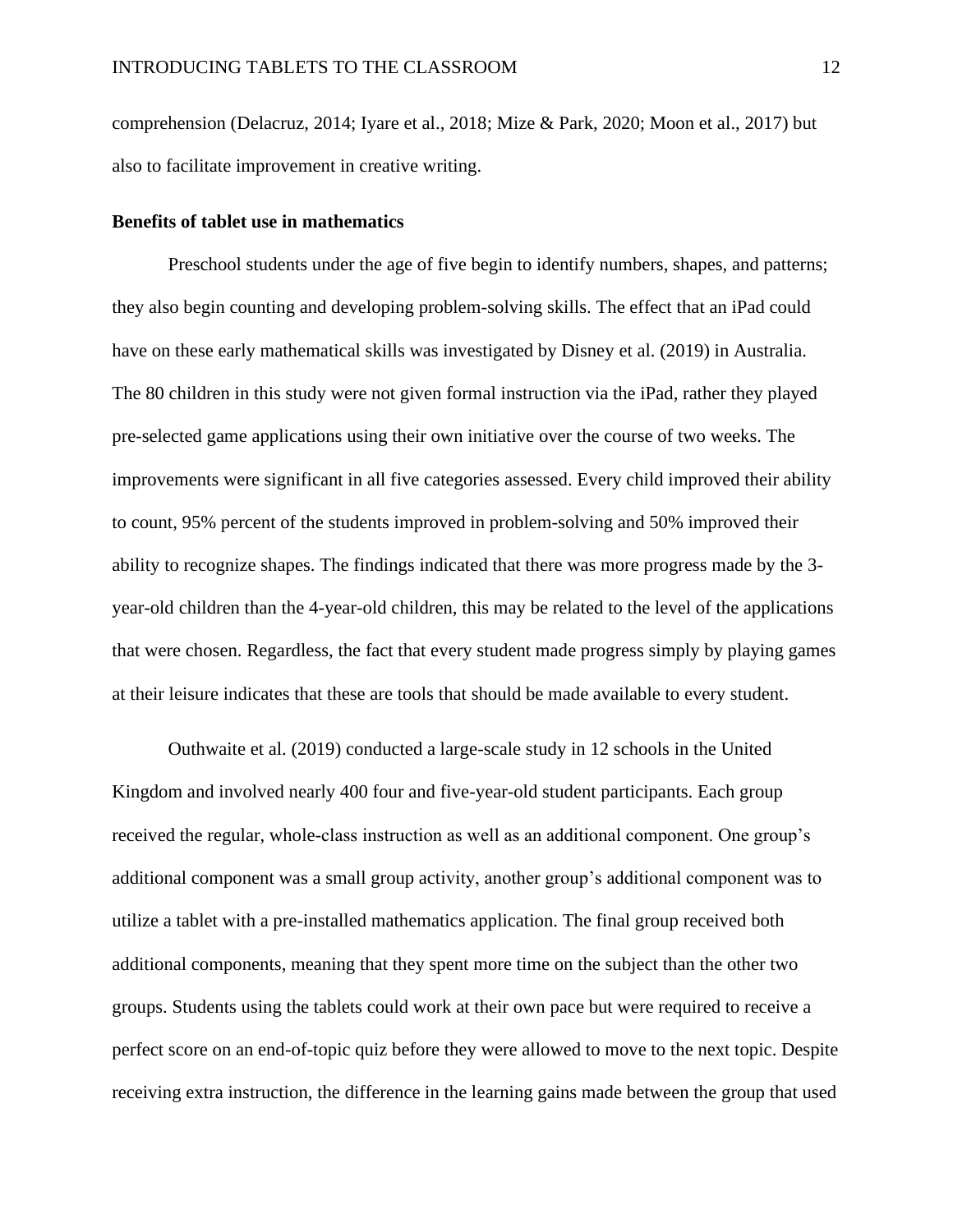the tablet and the group that used the tablet and had small group instruction was minimal. Both groups made greater gains than the group that did not use the tablet at all. Outhwaite et al. (2019) determined through multiple assessments that these students were at least two months ahead in their learning than students who did not have access to the tablet applications. Using a tablet can replace other activities in the math classroom without requiring additional time devoted to the subject.

Another large-scale study conducted with 365 kindergarten children took place in Greece. Papadakis et al. (2018) investigated whether tablets were more effective than computers when being utilized for mathematics instruction with young children. Both the group using tablets and the one using computers used the same software, while the third group was given manipulatives to simulate the games. While both groups working with the digital software outperformed the control group, the group using tablets scored significantly higher than those using personal computers. Multiple studies have shown that using devices is an effective way to increase young students' mathematical skills (Disney et al., 2019; Outhwaite et al., 2019). While using computers also helps with student achievement, tablets are a more effective way to deliver instruction due to their ease of use and familiarity for young children.

Another study that looked at supplementing the regular mathematics lessons with digital devices took place in a standard level one class in Tanzania (Lee & Choi, 2020). Standard level one is the first year of school, however, students can be between six and ten years old. The control group received eight lessons of math per week and followed the regular curriculum. The experimental group had three standard lessons and five lessons that were conducted entirely on the tablets. During these sessions, students were allowed to choose between the nine math applications installed and work at their own pace. Similar to other studies, the students who used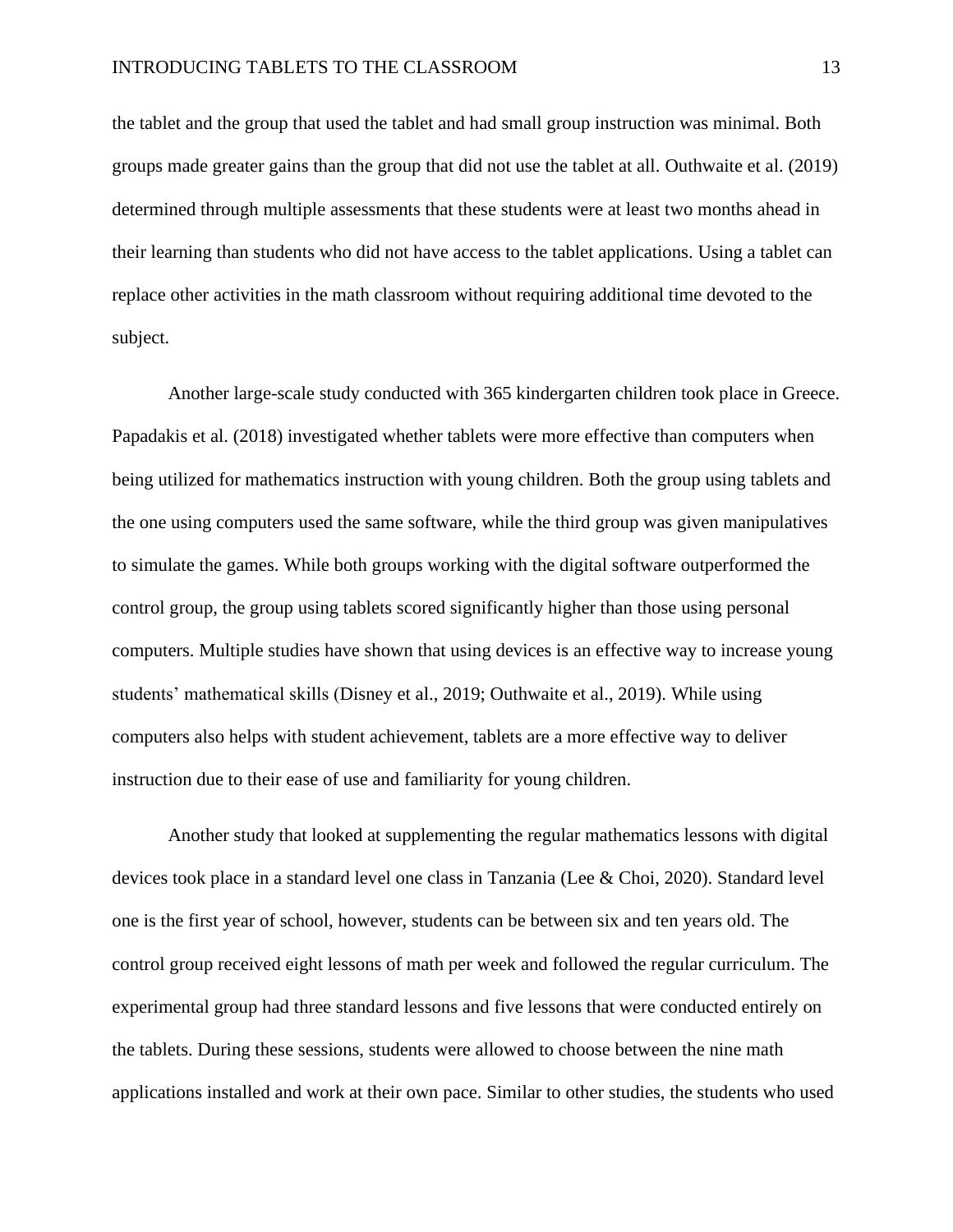the tablets outperformed their peers significantly in three of the five tasks assessed. In addition, those using the tablets made substantial gains in all five tasks while the control group only registered gains on two of those tasks. The ability of tablets to allow for self-paced, individualized instruction led to considerably improved achievement.

In contrast, a study was conducted by Carr (2012) that involved more than one hundred fifth-grade students. One group of students utilized the iPads as 1:1 devices for activities in their daily mathematics lessons for nine weeks. When comparing the results of the pre-and post-study assessments, the students in the group that utilized the iPads improved more than the control group. However, the difference in growth between the two groups was minimal enough that it could be considered insignificant. Utilizing the iPads in the way that they were done in this study was ineffective, but at the same time, this study cannot prove that iPads are not beneficial when utilized in other manners. Devices such as iPads can be an excellent teaching tool, but the way they are used can determine how effective they are.

While Carr (2012) suggested that using the devices did not influence mathematical achievement, studies conducted later with improved uses of the technology do not support the earlier research. Further research on using tablets for additional activities in mathematics occurred with students between the ages of nine and eleven. Fabian et al. (2018) conducted their research in Scotland with two classes over eight sessions. Students in both classes worked on the same mathematical concepts but one class used the normal curriculum while the other experienced collaborative, tablet-based activities indoors and outdoors. The group using the normal curriculum also completed hands-on projects of the type normally done in the classroom. The researchers found that there was a significant difference in scores on pre-and postassessments with the class that used the tablet making substantial gains compared to the other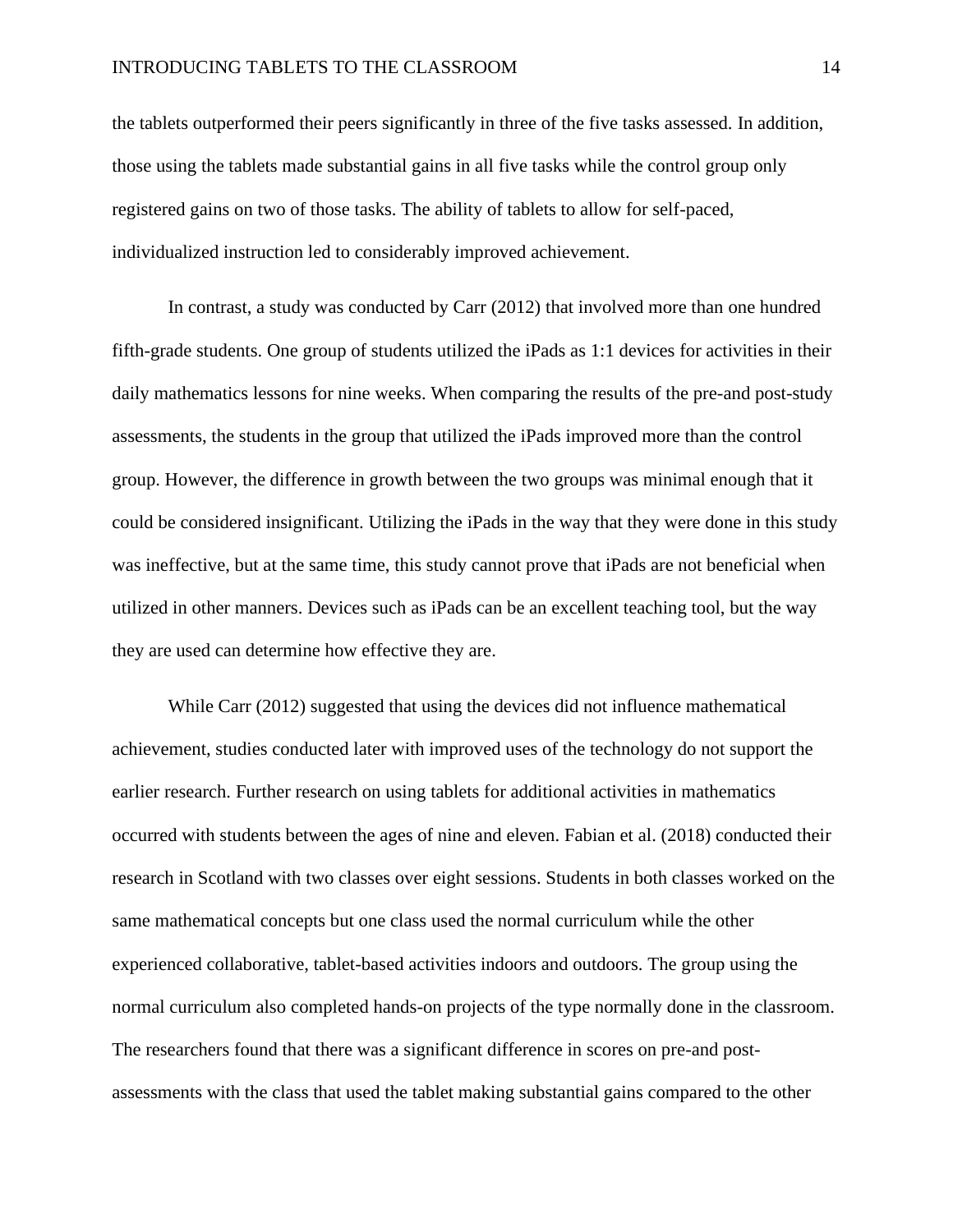group. Thus, the use of tablets to provide an extension to the lesson resulted in improved understanding for the students.

Most studies conducted in the last five years recognize that the student participants are likely to already have experience with using a handheld device, even preschool children (Disney et al, 2019). However, none of the third-grade students that participated in Halloluwa et al.'s (2018) study in Sri Lanka had ever used such a device before the study. As digital games have been found to help students learn (Disney et al., 2018; Fokides, 2018) it was determined that the mathematical concept would be introduced by the class teacher and then students would be allowed to play games on the devices. After one session, the difference between the two groups was apparent. After a second session with the devices, the difference between the growth of the two groups was substantial. Despite technical issues, the results indicate that learning via tabletbased games is viable even for students with no prior experience using this type of device.

Just as Disney et al. (2019) found remarkable results in mathematical achievement by allowing students to play mathematics-based game applications, Fokides (2018) had previously found comparable results. Fokides (2018), investigated the use of games with primary-aged students rather than preschool-aged children. More than 200 first, fourth, and sixth grades students at three public schools in Greece were separated into three groups. The first group used the devices to access digital games, the second group was taught using a constructivist approach and the final group had their normal lessons. Another contrasting point to the study by Disney et al. (2018) is that the students in this study were given direct instruction about the topic prior to playing the games as well as instruction being embedded into the games themselves. Thus, students only used the devices for part of the lesson. Contrary to what Carr (2012) discovered in similar circumstances, students in this study outperformed students without access to digital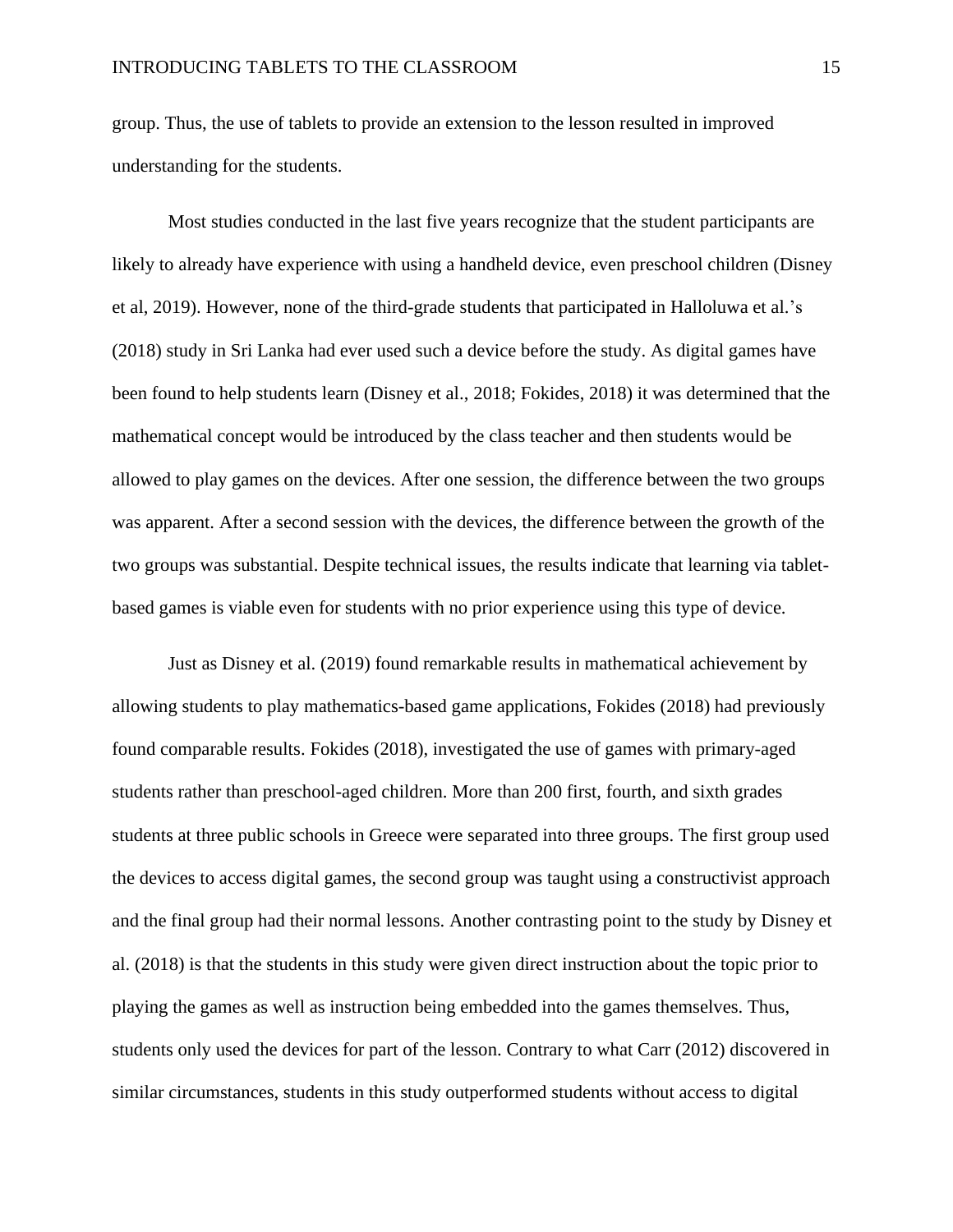devices. Although the games were of a drill-and-practice nature, the effect was still evident. Those playing the games outscored the students learning in the traditional manner in every aspect evaluated. They outscored those using a constructivist approach in four aspects while the opposite was true in two cases. This use of technology improves students' results even when compared with other modern teaching methods (Fabian et al., 2019; Fokides, 2018).

Direct instruction prior to using applications on the devices influenced gains in mathematical achievement (Fokides, 2019; Halloluwa et al., 2018). However, gains in mathematical achievement are noticeable even without prior direct instruction (Disney et al., 2019) In a large-scale Swedish study involving nearly 300 low achieving second-grade students in 27 classes, no direct instruction was found to be necessary (Hassler Hallstedt et al., 2018). This study also investigated whether training students' working memory had any effect on their results. As every student in this study continued with their regular mathematics lessons as well, every group made progress. The progress between the control and placebo groups was almost identical, as was the progress between the two groups who trained using the mathematics application. There was no statistical difference found between the students who trained their working memory and those who merely trained using the math application. Through multiple modes of assessment, the authors of the study determined that students who used the math application made gains of up to half a year of schooling above those who did not use it. These gains were nominal when the researchers returned to assess the students again one year after the intervention ended. While the use of devices led to increased achievement in mathematical performance, without their continued use, other students were able to narrow that gap within a year. Digital devices can have a positive effect after just one session, however, multiple uses lead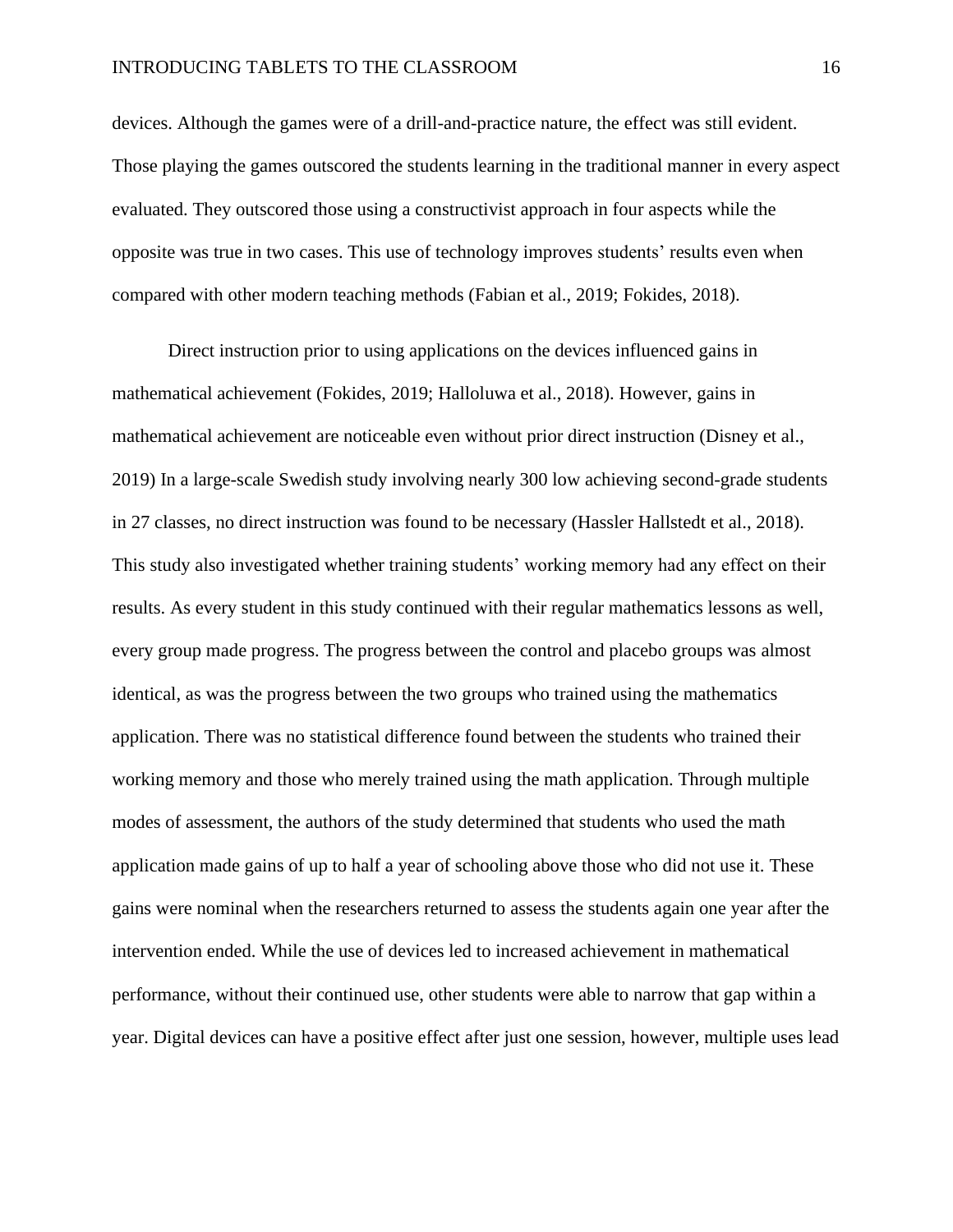to even greater gains (Halloluwa et al., 2018). Continued use is needed to ensure that those gains are not lost.

#### <span id="page-17-0"></span>**The effects of tablet use on student motivation:**

It is a well-regarded fact that students are more motivated when they are having fun. Fokides (2017) found that fun played a key role in learning and was a factor in the increased learning outcomes exhibited by the students. Based on a study by Iyare et al. (2018)**,** learning is more fun when the learner is actively involved; fun is increased when learning is assisted by technology. When students were asked, they stated that using devices for learning was not only fun but also useful (Dunn & Sweeney, 2018; Fabian et al., 2018). The introduction of devices into the classroom made students enthusiastic about learning (Palaigeorgiou & Papadopoulou, 2018). Students self-reported that their enjoyment of mathematics had increased by using technology (Fabian et al., 2018). Additionally, teachers observed that the students were motivated because the students found the activities to be fun rather than academic (Dunn & Sweeney, 2018; Mize & Park, 2020).

Another way that students were motivated while engaged in device-based learning was through the use of games. Games attracted the students and motivated them to learn more (Fokides, 2017). The games also added an element of friendly competition (Halloluwa et al., 2017)**.** This competition motivated students to learn the course material so they would not make mistakes (Delacruz, 2014). The games were rated as one of the most positive experiences and contributed to students' engagement (Cordero et al., 2018).

Additionally, the range of interactive features motivated and engaged the students. Interactivity was considered to be the most significant reason children enjoyed the sessions using the devices (Cordero et al., 2018). Even small instances of interactivity such as the movement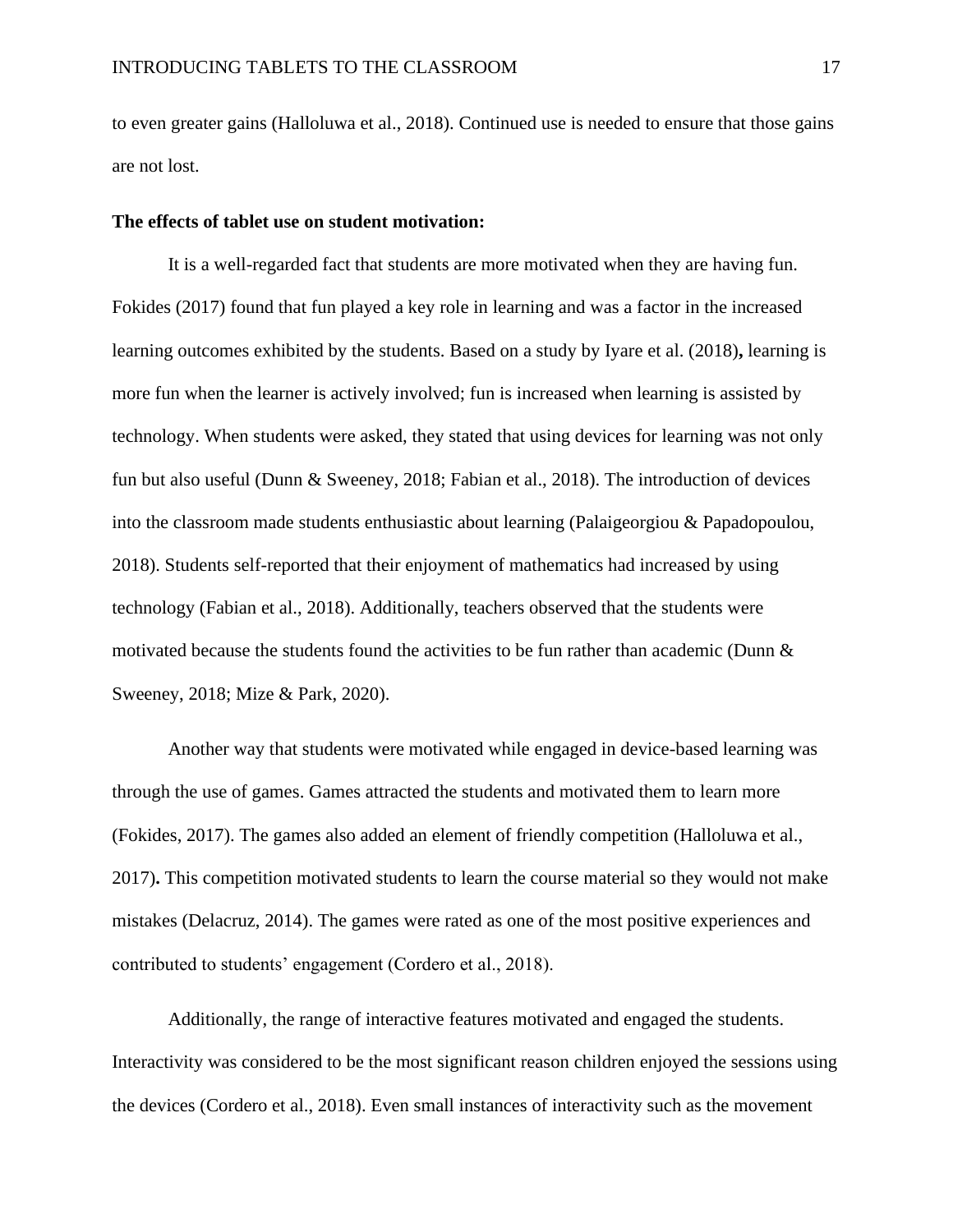#### INTRODUCING TABLETS TO THE CLASSROOM 18

required to turn the page helped to motivate students (Iyare et al., 2018). Between the interactivity and the ability to watch the characters, students preferred reading using the devices **(**Aldossary et al., 2021**;** Delacruz, 2014; Iyare et al., 2018). The interactivity of the touchscreen features used while reading on a tablet transferred over to students' engagement and motivation in writing on the table (Cordero et al., 2018). In research from D'Agostino et al. (2016), teachers noted that the iPad increased student motivation in letter identification work even when compared to students using physical magnetic letters. Working with devices, especially those with touchscreens, afforded students the possibility to be actively engaged in their learning, thus, the students were more motivated.

Another feature that motivated students when using the devices was the speed at which the devices showed the results of the work being done (Dunn & Sweeney, 2018). Children in the study by Flewitt et al. (2014) reported that they enjoyed the responsive nature of the devices and how quickly the devices showed results when trying to color a picture digitally. In addition to the speed at which the devices completed the work, student participants were motivated by how quickly the devices assessed their work and gave feedback (Delacruz, 2014; Fabian et al., 2018; Palaigeorgiou & Papadopoulou, 2018). The immediate feedback motivated children and kept them engaged in their learning (Flewitt et al., 2014).

The feedback that was given by the applications led students to be more motivated to complete their final products. Students recognized that the use of devices allowed them to create final products that could not have been done using traditional methods **(**Dunn & Sweeney, 2018; Flewitt et al., 2014; Moon et al., 2016)**.** Creating final products that were at a higher-level motivated students to show more advanced skills and students were even willing to do more work to show these skills (Flewitt et al., 2014). While students may find writing on paper boring,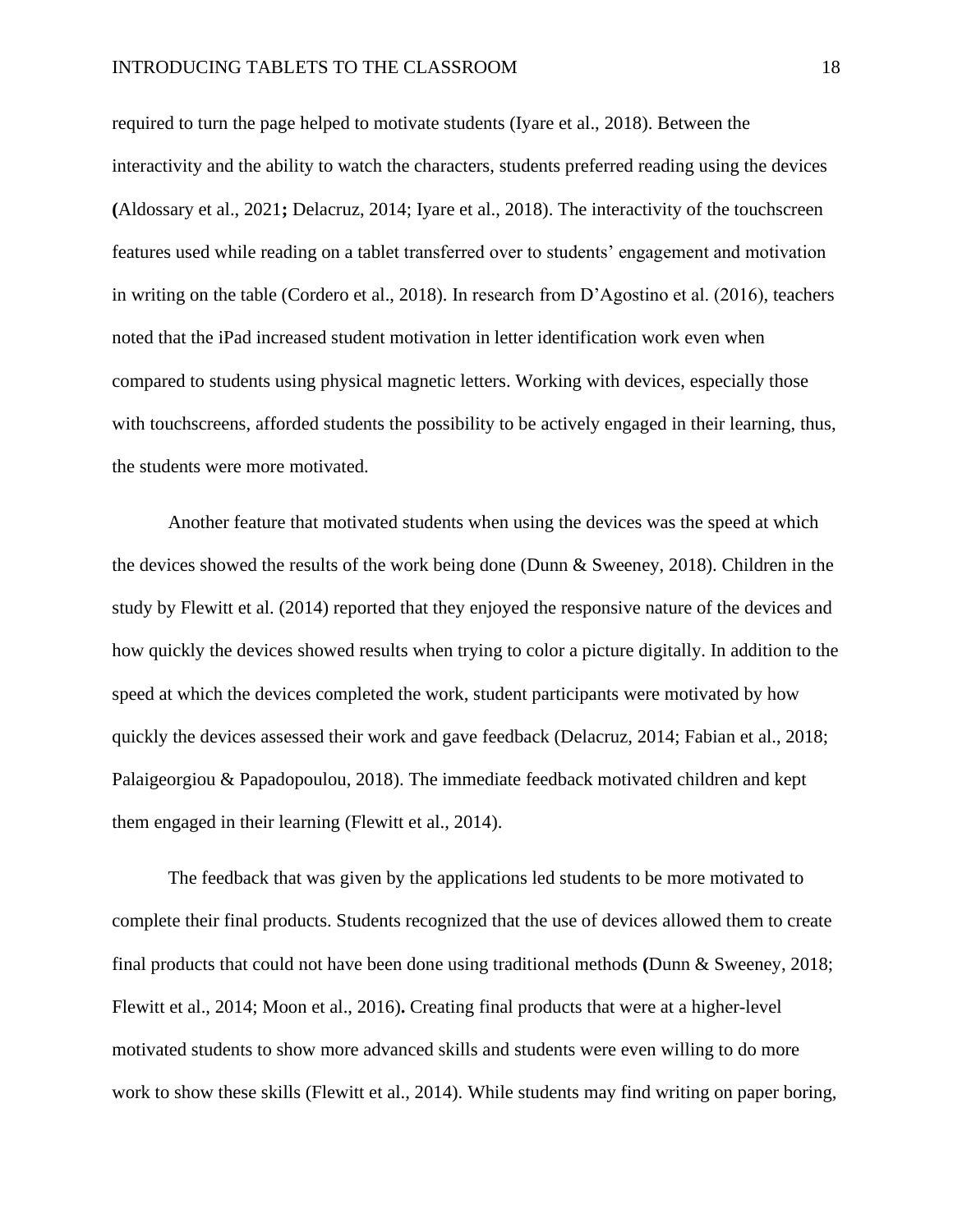#### INTRODUCING TABLETS TO THE CLASSROOM 19

the devices helped them enjoy writing and take pride in the work they produced (Dunn & Sweeney, 2018). Both teachers and students commented on the choices that students were able to make while implementing device-based learning (Dunn  $\&$  Sweeney, 2018). The ability to use their own creativity motivated students to complete their products to a higher level (Dunn & Sweeney, 2018; Flewitt et al., 2014).

Students of all ages know that they learn at a different pace than their peers. Some students learn faster while others require more time. Too often in a classroom, students are slowed down to allow others to have the material repeated for them. The feeling of waiting for other students can be detrimental to the motivation level of the students in the class. Students enjoyed the ability to learn at their own pace when using devices (Palaigeorgiou  $\&$ Papadopoulou, 2018). Students in the same study by Palaigeorgiou & Papadopoulou (2018) found it motivating to be able to reread a text or redo an activity when they needed to; they also appreciated that they could move faster if they were able. This appreciation of working independently and at their own pace motivated students (Flewitt et al., 2014).

Students lose motivation while waiting for other students to catch up, concurrently, those students who need more time to complete work also lose motivation for learning. The use of devices in the classroom allows everyone to work at their own pace. Teachers reported that during the lessons that used devices they saw shy children become more engaged (Flewitt et al., 2014). Teachers also reported that the first time they had seen certain reluctant students participate at all was during lessons with devices (Palaigeorgiou & Papadopoulou, 2018)**.** Teachers saw evidence that the students were motivated when the teachers realized that the work submitted by normally reluctant writers was of a higher quality than usual (Dunn & Sweeney, 2018). Teachers investigating the use of devices on reading also found that the devices motivated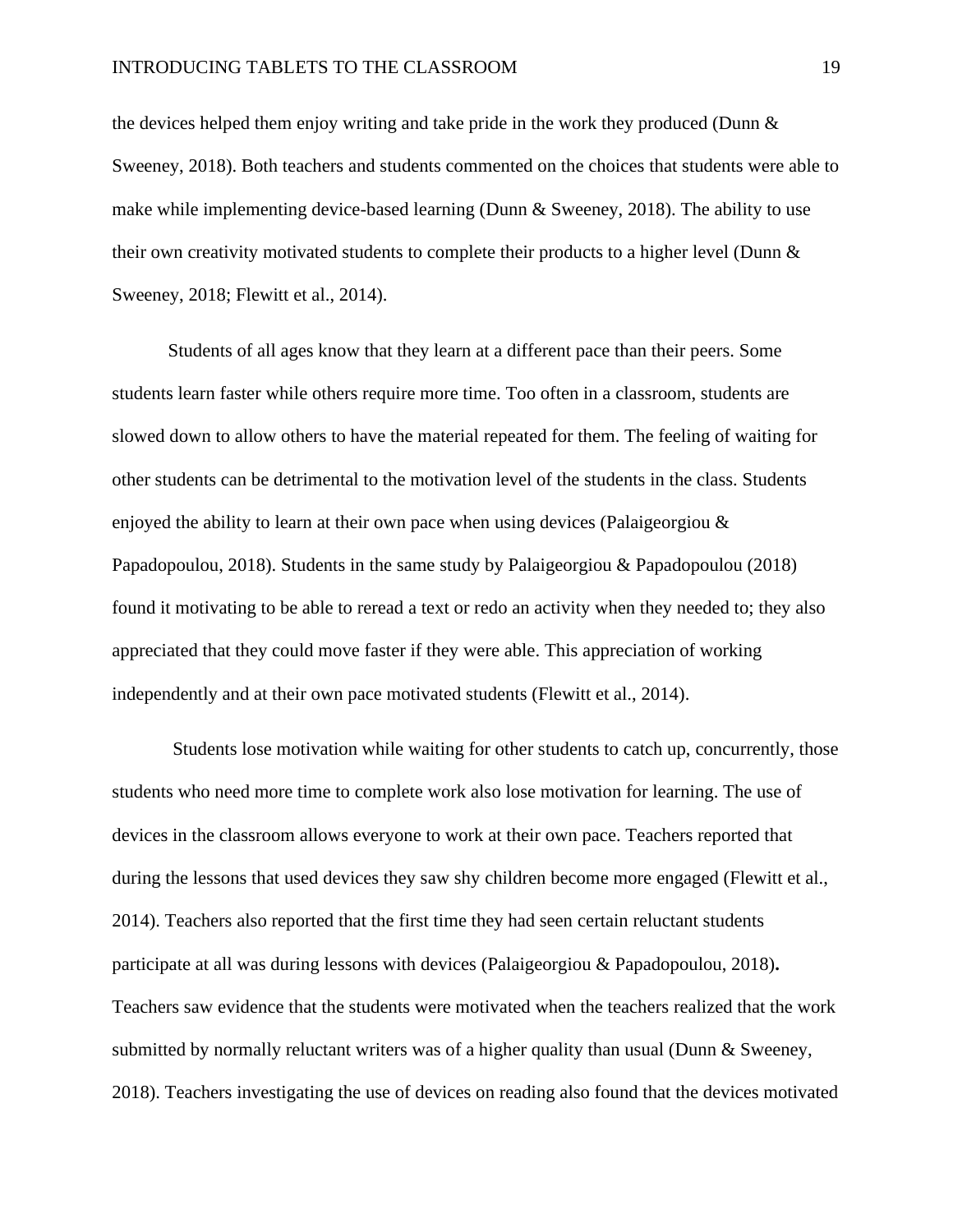struggling readers (Mize  $&$  Park, 2020). Students were eager to learn when using the devices as they were then able to help their peers (Halloluwa et al., 2017).

Not only do children work at different speeds, but students in a classroom possess different ability levels. While students may need more support to succeed other students need less support. Teachers who implemented device-based learning in their classrooms found that every student achieved a level of success due to the digital scaffolding easily available through the applications used (Cordero et al., 2018; Dunn & Sweeney, 2018). Students also recognized that they were given assistance through the applications when they made mistakes. The assistance was especially apparent when students were writing. The use of predictive text and autocorrect motivated students so they were not stuck on a word and could proceed with their ideas easier (Dunn & Sweeney, 2018). Dunn & Sweeney (2018) also found that students were motivated by how easy it was for them to edit their mistakes and amend their work.

Students are less motivated and less enthusiastic about learning when the experience is unrelated to their daily lives. When the classroom learning reflects the society in which students live, they are more motivated to learn (Cordero et al., 2018). The first widely released, mobile, touchscreen device, the iPhone, is older than current primary students. They have never lived in a world without these devices. Using mobile, touchscreen devices in the classroom is more relevant to students' lives thus they are more motivated when device-based learning is implemented (Dunn & Sweeney, 2018).

Overall, students were highly positive about the experience in the studies that were examined for this literacy review. In multiple studies, students believed that they understood the lessons better when they had the ability to learn through devices (Delacruz, 2014; Fabian et al., 2018; Iyare et al., 2018; Palaigeorgiou & Papadopoulou, 2018). Other students believed that they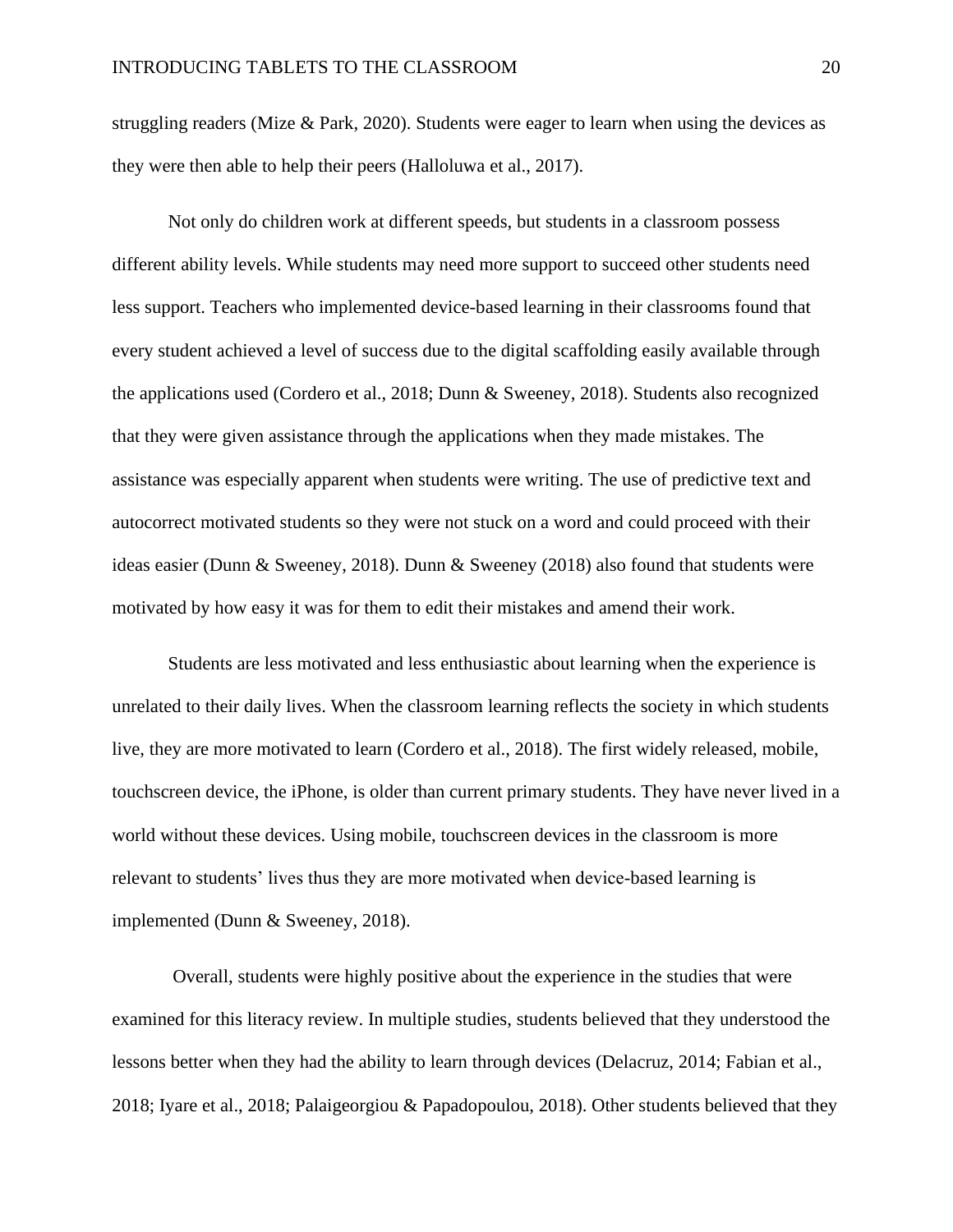learned quicker or easier using the devices (Fabian et al., 2018; Halloluwa et al., 2017; Palaigeorgiou & Papadopoulou, 2018). Students thought device-based learning was beneficial and more enjoyable (Delacruz, 2014; Moon et al., 2016).

As students believed they learned better and had fun while doing it, students resoundingly preferred learning with the help of a tablet. Cordero et al. (2018) found that 90.2% of the student participants in their study preferred reading from a tablet rather than a book. Fourteen out of 16 students asked in the study by Iyare et al. (2018) responded that they wanted their teacher to use more handheld technology in the classroom. The desire to use more technology as a teaching aid was echoed by the student participants in the study by Palaigeorgiou & Papadopoulou (2018). Students who participated in studies that involved the researchers bringing the devices with them eagerly anticipated the activities and wanted the researchers to return (Fabian et al., 2018; Halloluwa et al., 2017; Moon et al., 2016)**.** Students expressing such interest speaks highly of their desire to continue using device-based learning. The desire to continue with this style of learning emphasizes how fun and motivating the devices made learning.

The motivational benefits of using a device in the classroom did not end at the classroom door. In Dunn's & Sweeney's 2018 study, teachers reported that students asked if they could use the applications at home, suggesting that students enjoyed the work being done and that the students wanted to work on similar activities in their free time. In addition, children self-reported an increase in their enjoyment of recreational reading after previously reading on a device during class (Iyare et al., 2018; Mize & Park, 2020; Moon et al., 2016).

#### <span id="page-21-0"></span>**The effect of tablets on the classroom atmosphere**

Adversaries of using mobile devices in classrooms refer to the decline of children's attention span. However, children can become more focused on their work when using a device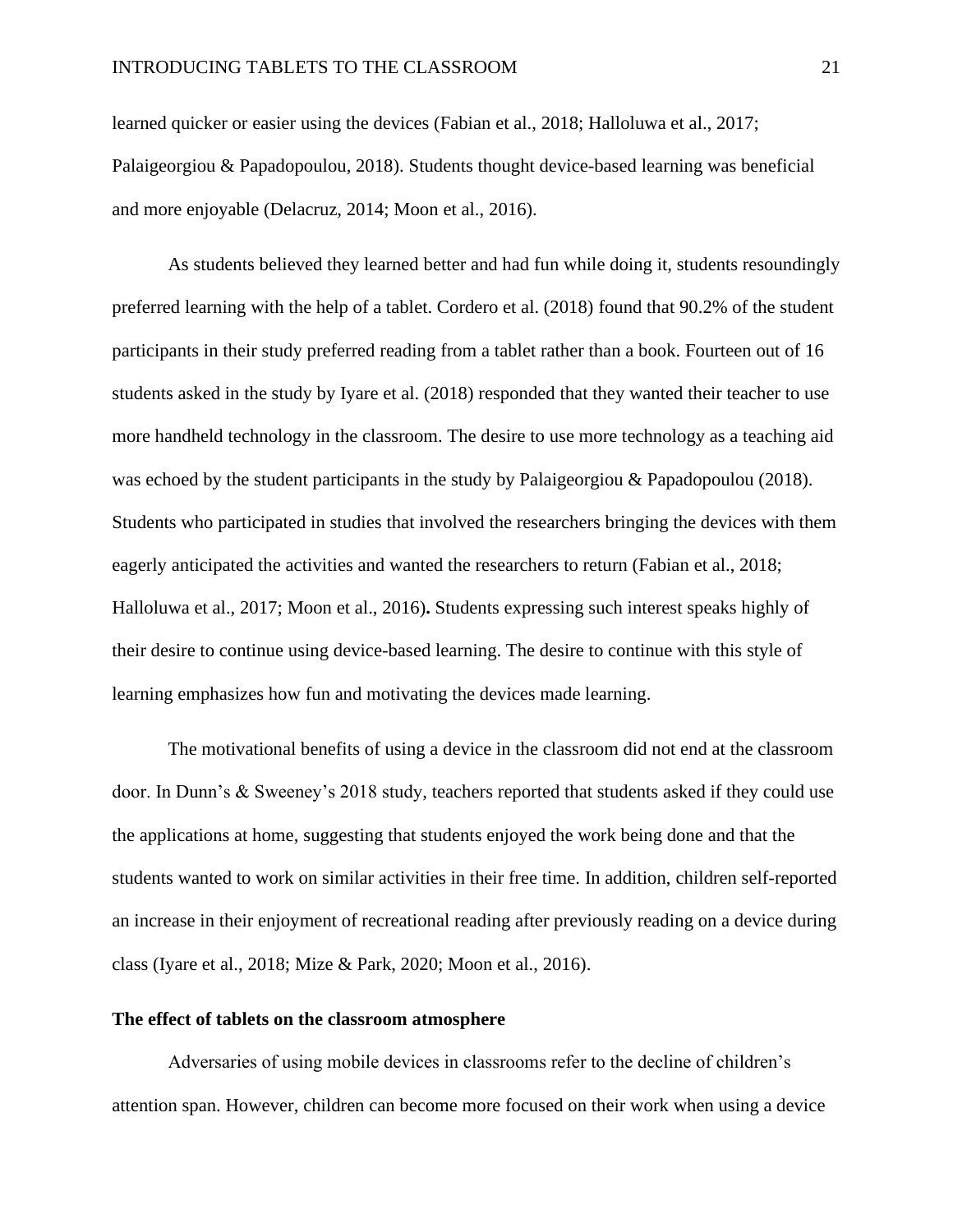for learning. Flewitt et al. (2014) noted that even children who usually had short attention spans were able to remain focused for extended periods of time when they were using a device for learning. The teachers in the study observed higher levels of concentration from the students. Teachers in other studies voiced similar observations. Student teachers reported that every student remained focused throughout the activity (Cordero et al., 2018). Other teachers stated that students were more highly engaged and more motivated to complete their work (Fabian et al., 2018; Halloluwa et al., 2017). Even students admitted that they were more focused and reflective (Palaigeorgiou & Papadopoulou, 2018).

While teacher-centric classrooms are becoming less common in the United States, in other areas such as in Asia and developing countries around the world, classrooms are still led by an authoritative teacher who imparts all the necessary information. Authoritative, teacher-centric classrooms are also common in areas with overcrowded classrooms, which leads to struggling students being neglected. When Halloluwa et al. (2017) introduced tablets into an overcrowded, Sri Lankan classroom the whole atmosphere of the classroom changed. The teacher no longer stood at the front of the room, but instead walked around and helped students. Students were noticed to be more willing to ask questions and soon took charge of their own learning. Thus, every student was actively involved in their learning. Overall, teaching and learning in the classroom became modernized and student centric. The teacher in the study remarked that instructing the group using the tablets was not just easier, but also more fun. Teachers are always looking for ways to reduce the workload without allowing students' learning to suffer; the introduction of tablets into a classroom does that.

When tablets were introduced to the Sri Lankan classroom, students also became more collaborative (Halloluwa et al., 2017). Students were no longer chastised for talking, instead,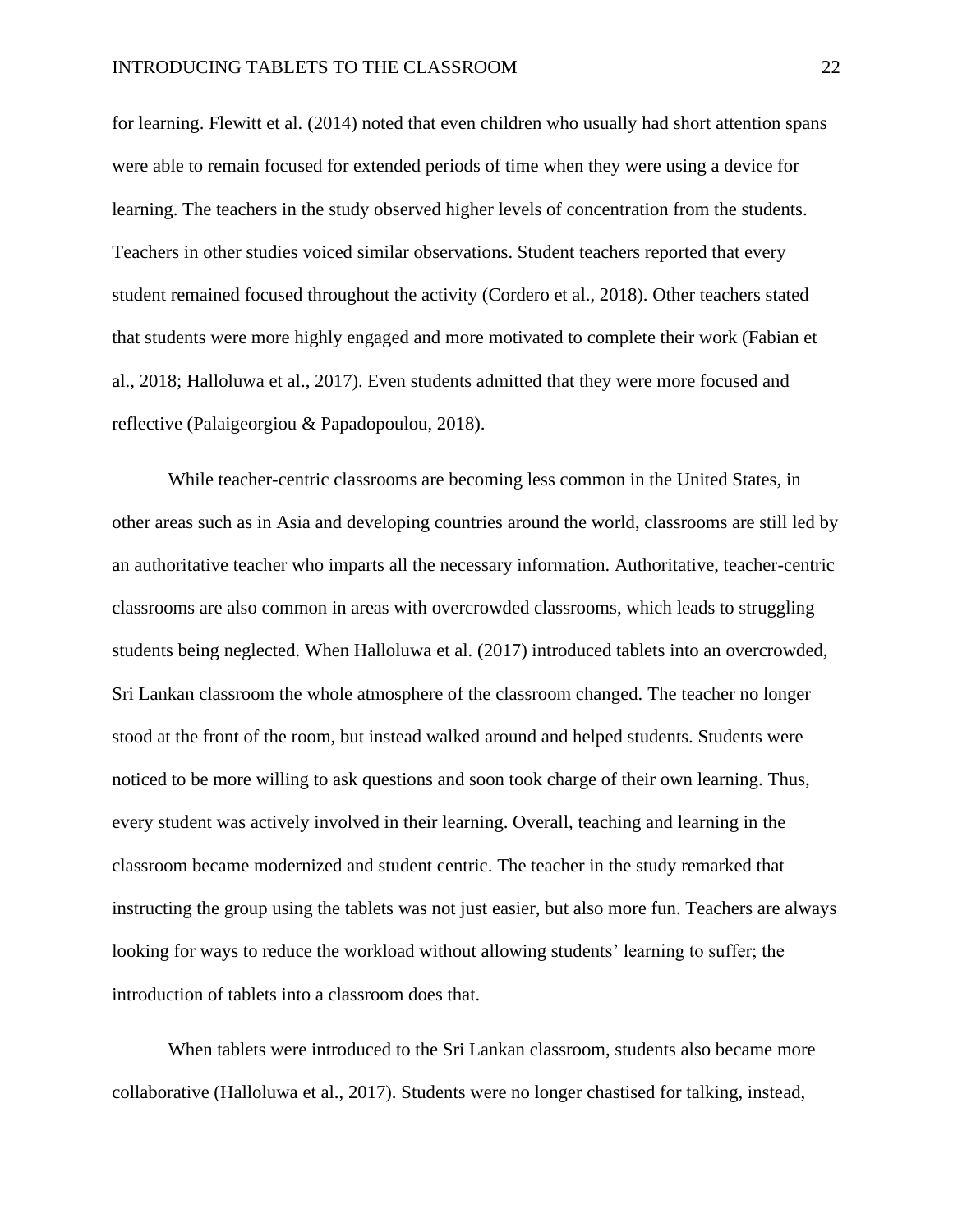they were encouraged to talk to their peers and solve problems together. When students are allowed to learn using tablets, the students not only help each other, but the students regularly discuss the learning content without being forced to have the discussion by the teacher (Delacruz, 2014; Halloluwa et al, 2018; Palaigeorgiou & Papadopoulou, 2018). When discussions about the content happen naturally between students, students feel freer in their discussions, experience less stress, and remark that they think more deeply (Palaigeorgiou & Papadopoulou, 2018). Introducing tablet-based learning allows for constant, natural collaboration amongst the students.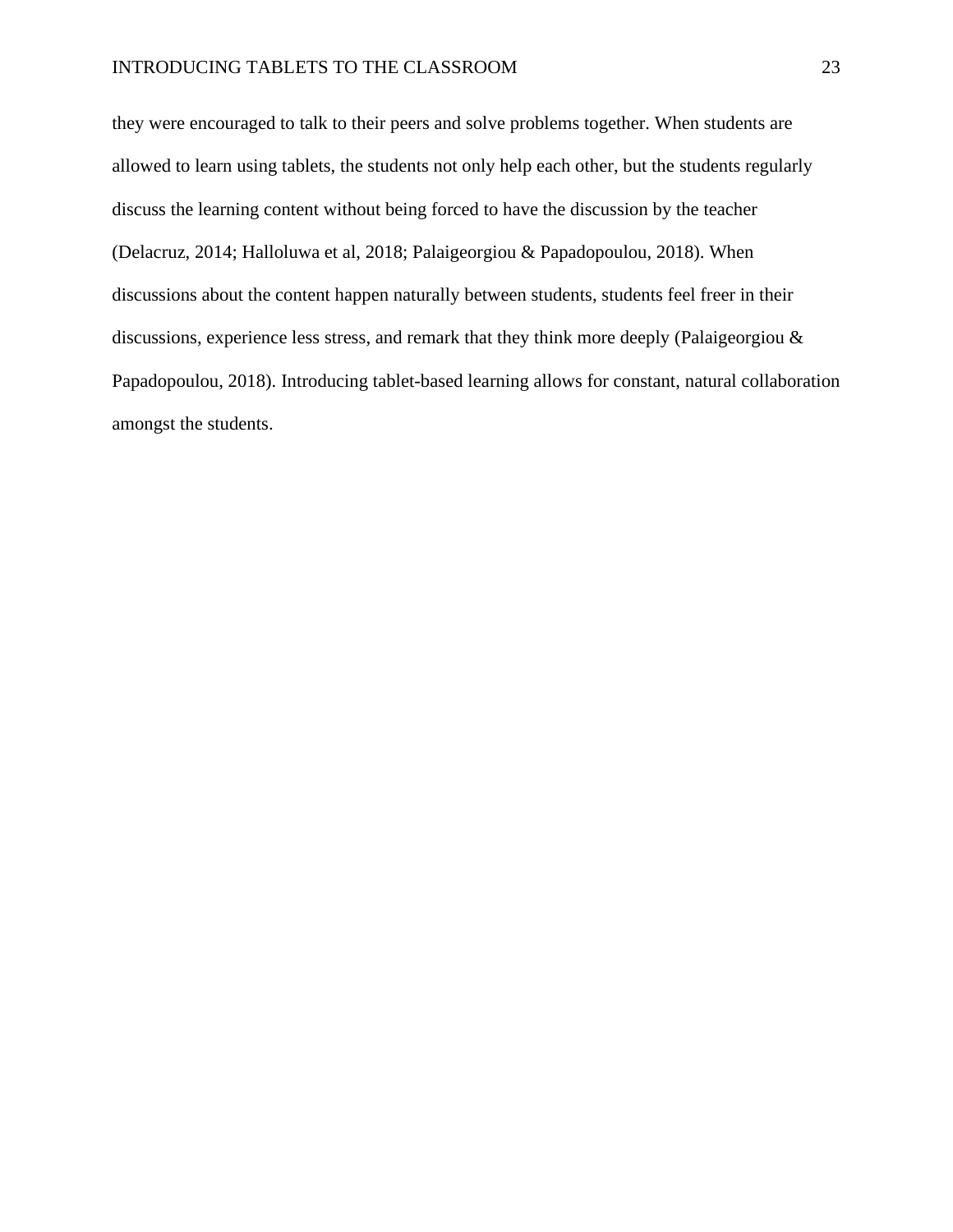#### <span id="page-24-0"></span>**Need for Plan**

#### <span id="page-24-1"></span>**School information**

The school is a privately owned, fee-paying international school located in Cambodia. There are three sections of the school spread out on two nearby campuses. The primary campus contains both the early years' section (nursery and kindergartens) and the primary years (years one-six). The primary campus is well equipped with an ICT lab, library, sports field, a toddler pool, and a 25m swimming pool. Students in the primary school section have the choice to study the full day in English following the National Curriculum of England or to study part-time in English following just the core subjects and then study the second half of the day following the Khmer National Curriculum. In addition, the school requires students to study either French or Mandarin for at least one lesson a week.

Enrolment at the school has been severely affected by the pandemic as school closures left parents unwilling to pay the high fees. For other parents, the loss of income due to the lack of tourists meant that the school was no longer affordable. The current enrolment in the three classes of early years is 55 students and there are 129 students spread over the six years in the primary section. Of those in the primary section, approximately 83% of students currently opt to split their time between the English and Khmer curriculum. Prior to the pandemic, the number studying the Khmer language hovered around 31%.

When the school was required to maintain distance learning, parents opted to switch to the Khmer curriculum as they were able to assist their children with those lessons. Compared to before the pandemic, the school enrolment has a higher percentage of local versus foreign students due to expatriates returning to their countries. This higher percentage of local students also contributed to the larger percentage of students following the Khmer curriculum. At present,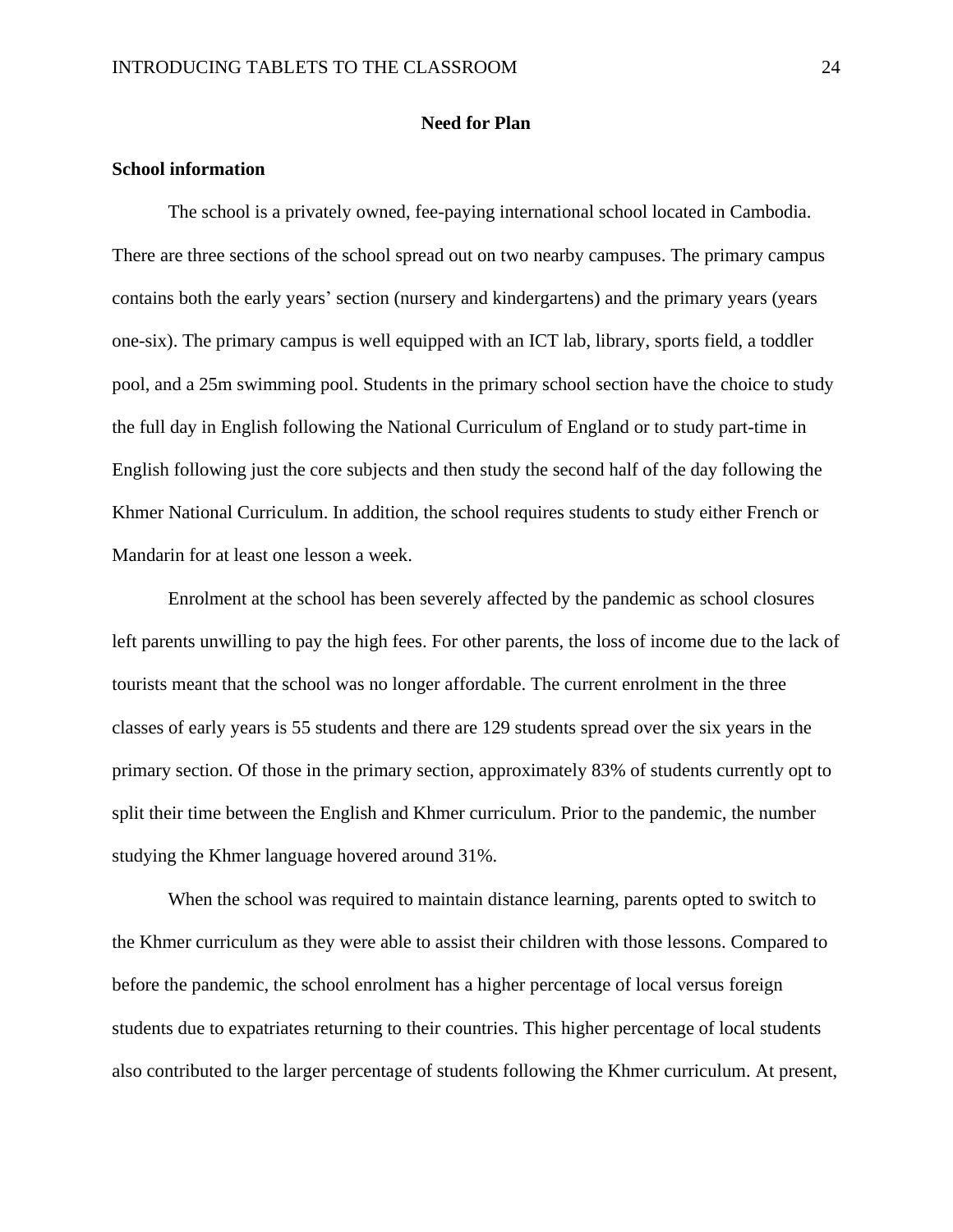only 14% of students do not have at least one Khmer parent, most of these students are from South Korea.

The teaching staff at the primary campus is much more diverse. Currently, teachers covering the English curriculum hail from six countries. There is a local teaching assistant in each classroom as well. There are up to four assistants in each room of the early years' section.

Opportunities for parents to get involved at the school are extremely limited. There is no organization such as a PTA. While parents have been asked to join the ClassDojo page for each of their students, not every parent does. In some year groups, there has been a 90% enrollment of parents, while in other year groups the parent enrollment is as low as 40%. This fluctuation in parent involvement is largely due to many parents not being able to speak English and the inability of the site to translate to the local language. Despite the language difficulties, parentteacher conferences are well attended with almost 90% of parents attending at least one per year. Teachers are highly respected, and parents accept the decisions made by the classroom teachers.

The school's motto stresses the unity and diversity of the school community. The mission statement of the school is not concise but emphasizes empowering students to be lifelong learners who are respectful and responsible global citizens who value the differences in others.

As the school has had closures due to Covid for the past three academic years, there is no current student learning goal. Previous goals included improving guiding reading and improving students' creative writing. Each was a goal for one year, but teachers had no access to the schoolwide data to see if any progress had been made toward these school-wide goals.

Staff turnover is high; teachers regularly leave mid-contract. Those that complete their first contract stay an average of four years. More than twenty teachers between the two campuses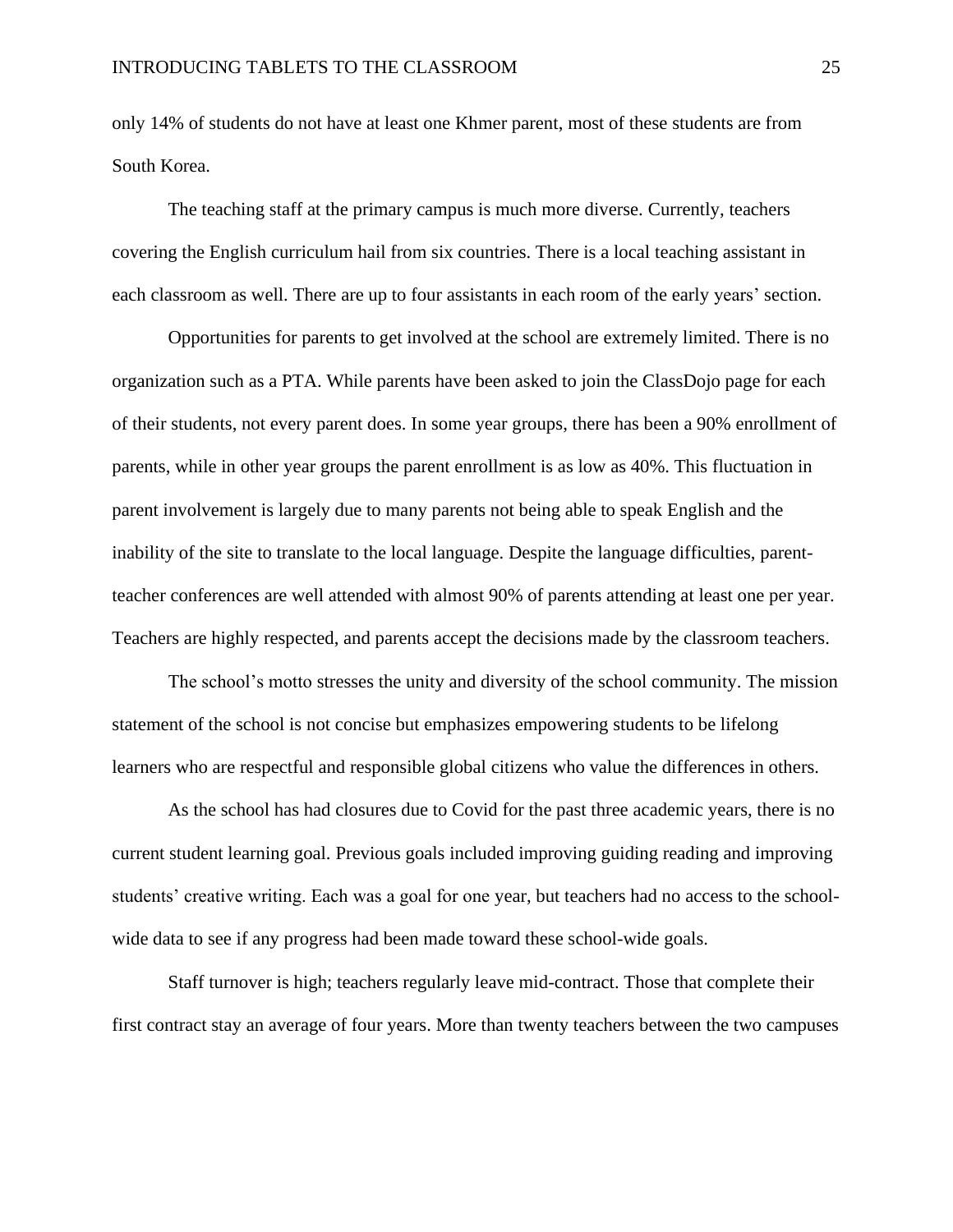have not completed their contracts in the last three years. Therefore, commenting on teachers' work or instructional strategies would lead to inaccuracies.

Professional development opportunities are near non-existent. Occasionally, informal development occurs during the weekly staff meeting, but these are offered by current staff and are not backed by any professional organization. In the past, topics for these professional development meetings included improving the marking of students' work and child safeguarding.

The curriculum used is the National Curriculum of England. To assist teachers, a turnkey system has been purchased. This system covers the entire curriculum but is intended for use by students in England, therefore, many activities including suggested field trips are irrelevant to the students at the private school in Cambodia. Teachers used to be required to follow the daily lessons and learning objectives quite closely, but in recent years that obligation has been relaxed. All the materials required to teach the turnkey system are accessible on the school network, therefore no textbooks are used in the school.

At the school, primary school students take assessments in mathematics and literacy after each of the three school terms. In mathematics, there are two different assessments administered: the first is a mathematics computation assessment that consists of between 10 and 32 calculations. In this assessment, every question is written in numerical format, none of the questions involve reading, analyzing information, or using higher-level thinking skills. The other assessment administered is the Progress in Understanding Mathematics Assessment (PUMA) offered by a company based in the United Kingdom. These tests are formatted in the same way as the standardized tests used in England and test across the various strands of mathematics as well as problem-solving skills. Similarly, there are two assessments administered each term in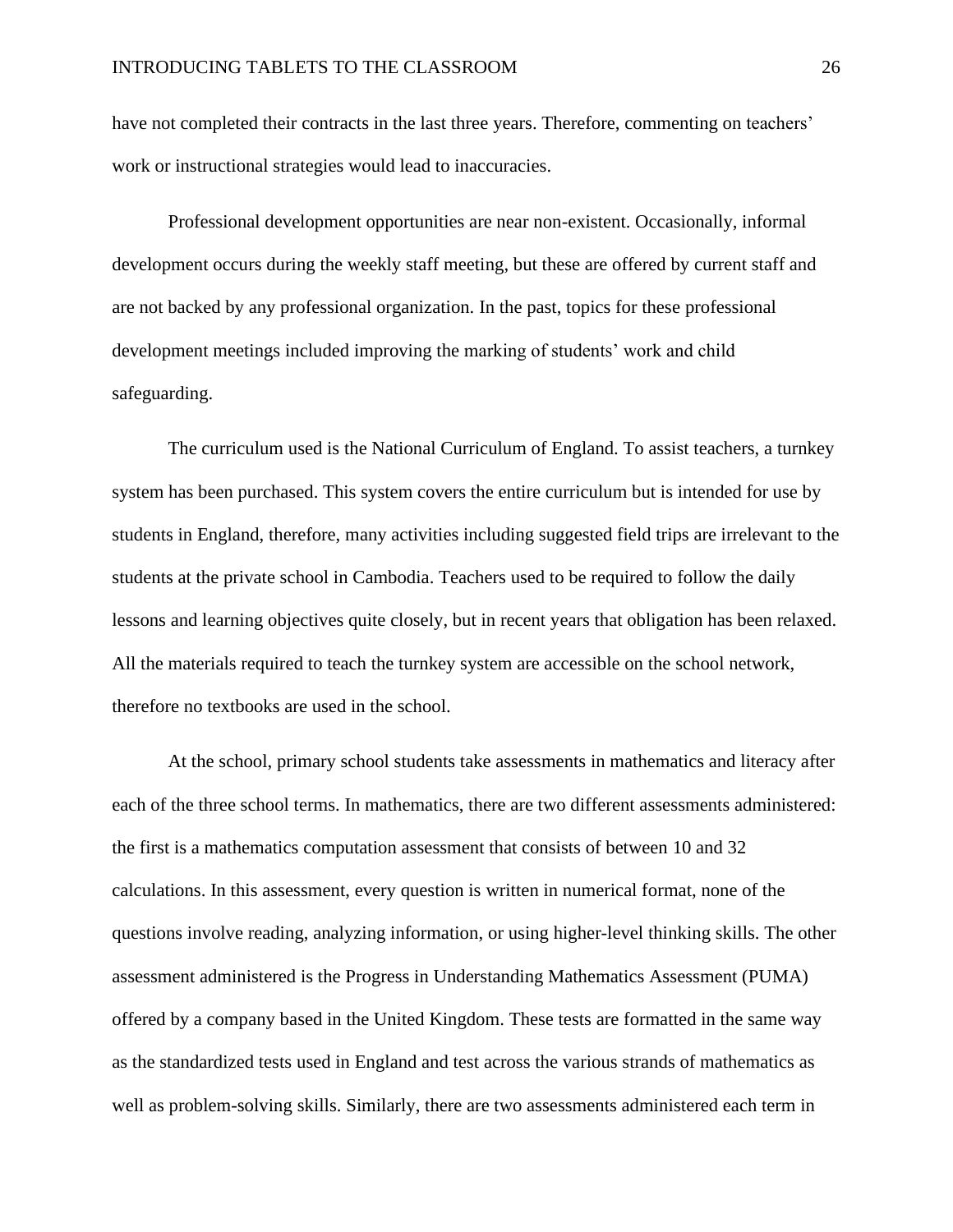literacy. The first is a creative writing assessment that is set by the individual teachers and scored according to a scale created by the school's former literacy coordinator. The second test is the Progress in Reading Assessments (PiRA). These tests were created by the same company as the PUMA and assess students in reading comprehension, making inferences, and language mechanics. All assessments are marked by the teachers and the raw scores are converted to standardized results that are given in terms of a bell curve. The bell curve is used to compare the students to the average scores earned by the control group the company analyzed. School closures due to the Covid pandemic have impacted the last three school years, thus not all the termly assessments have been conducted.

Based on the data available from the assessments, 18% of students are working below grade level in computation, but 43% are working above grade level. The remaining 40% are working at grade level. According to the results from the PUMA, only 9% of students have not reached the yearly learning objectives, and 28% are working about grade level. PiRA shows that 23% of students are struggling with reading comprehension while 12% are above grade level. In writing, the numbers are quite similar to the reading comprehension scores; 27% are below grade level, and 12% are exceeding expectations. Overall, these results show an impressive level of attainment by students at the school, with the mathematics skills being superior to the literacy skills.

#### <span id="page-27-0"></span>**School Improvement Goals**

A case can be made that the curriculum and instruction at the school need to be updated. Currently, teachers use either the purchased turnkey system with the plethora of worksheets or materials teachers create themselves and print. While several other countries have created initiatives to give students access to digital devices in the classroom, Cambodia has no such plan.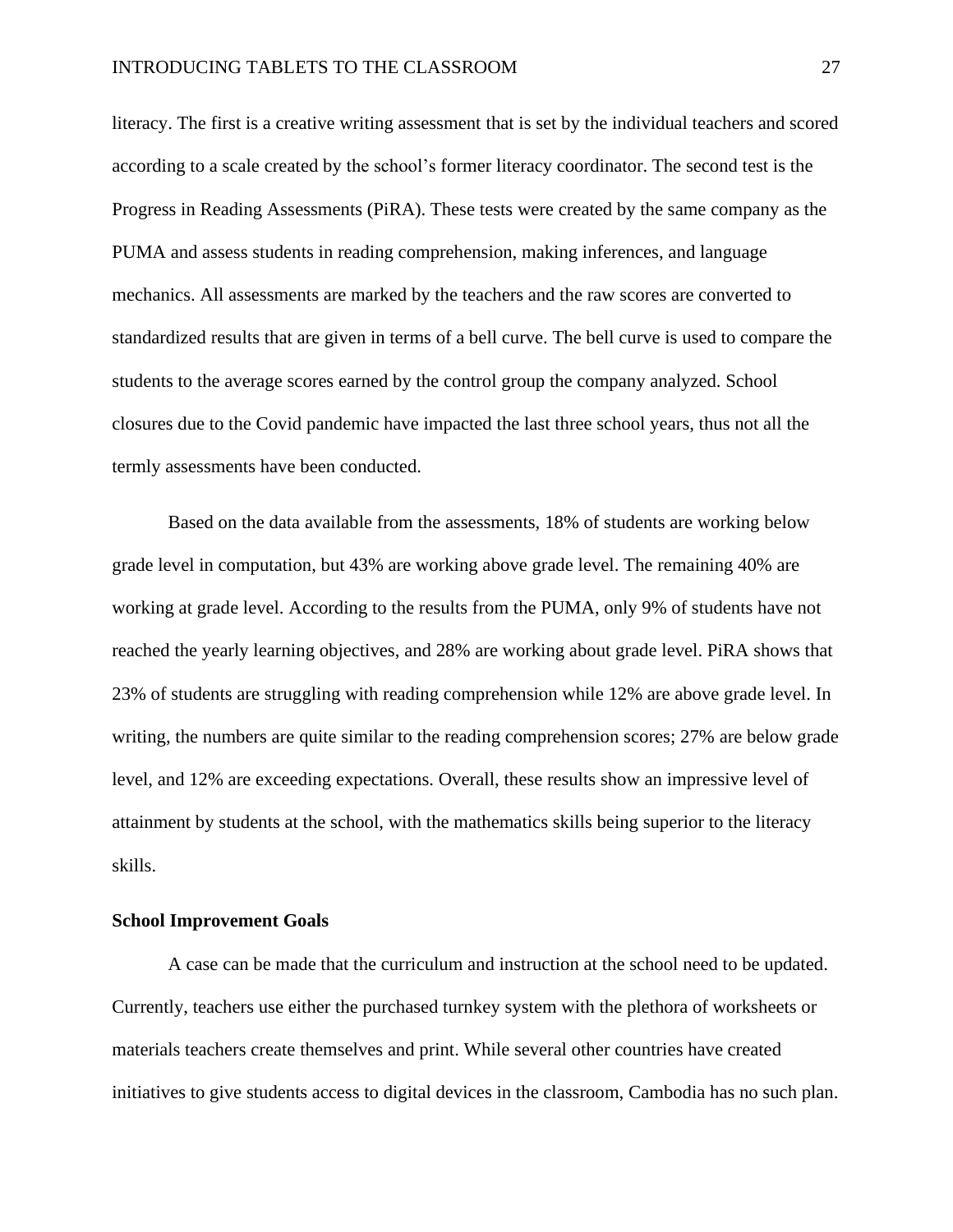#### INTRODUCING TABLETS TO THE CLASSROOM 28

The school, despite being privately owned and funded, not only does not have a plan to incorporate digital devices in the classroom but currently, such devices are not supposed to be used in the classroom at all. In fact, the only signage on the outside of the classroom doors is a picture symbolizing that no phones are allowed in the room.

Digital literacy, media literacy, and technology literacy are all vital parts of 21st-century learning. In order to teach these literacies effectively, students must have access to devices. The one hour a week that students have a scheduled lesson in the computer lab is barely an adequate amount of time to teach the stand-alone computing curriculum. Adding extra content to that subject will require extra lessons devoted to the subject, which the school cannot accommodate as it would require reduced time for other subjects, whose content is also barely able to be taught in the time allotted. Therefore, adding devices into the classroom would allow these skills to be taught simultaneously with other subject content. Using devices in subjects such as math increases learning in both subjects without taking extra time (Outhwaite et al, 2019).

In addition, the school claims on its website that there is cutting-edge technology available to the students and teachers. Currently, the only technology available to primary school students exists in the computer lab and consists of laptop computers. Laptop computers are no longer considered innovative technology. The addition of tablets, such as iPads, into the classroom, would add validity to that statement while also reinforcing the idea the school puts forth that children must understand how to utilize technology in a broad and balanced curriculum.

During the school closures that affected three school years beginning the 2019-2020 school year, teaching and learning suffered at the school. First, many students only had access to a cell phone. The use of a cell phone for online learning caused multiple problems due to their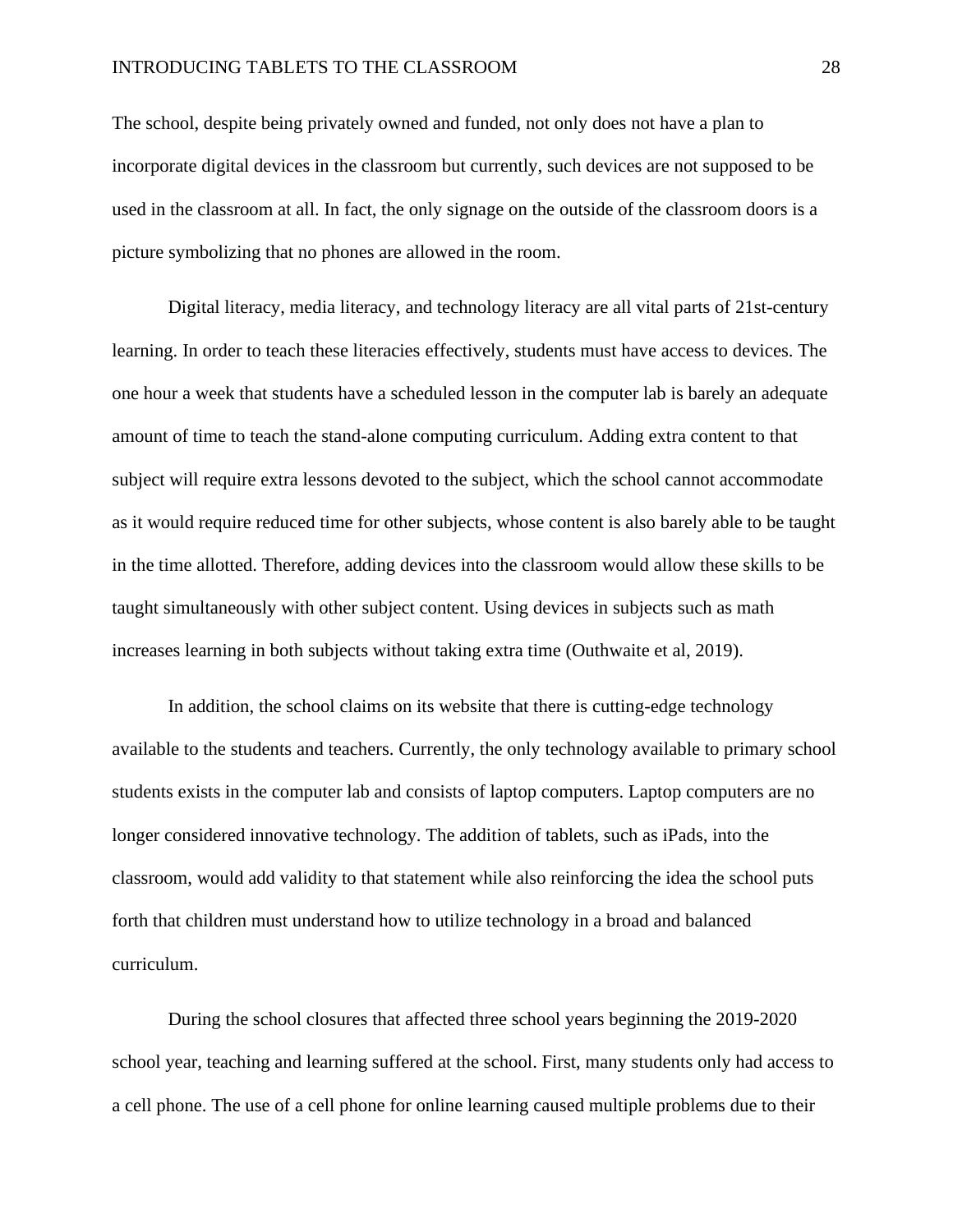small screen and lack of ability to access certain websites. Most classes were unable to use a video-conferencing application for synchronous lessons, so the school adopted the messaging application Telegram as the main platform to deliver lessons. If the school had previously adopted a program to use tablets in the classroom, these could have been lent to students in need.

In addition, because devices were not used regularly in the classroom, students and teachers had no experience with or access to a learning management system (LMS). An LMS facilitates easier use of applications such as Nearpod that assists with learning in every subject and could specifically have been used to continue students learning in guided reading groups (Delacruz, 2014). Additionally, the use of an LMS would have helped students and parents organize their learning as it would have had the capability to show assignments, due dates and if they have been submitted or remained incomplete.

Students had no experience navigating a device for learning. Nor did they have the digital literacy skills necessary to adapt to new applications quickly. The learning of subject knowledge suffered as a result. For students to use technology effectively in a balanced approach, technology needs to be integrated into subject learning.

Accurate data is hard to collect for multiple reasons. First, standardized testing for the 2019-2020 school year was canceled for the last two terms due to closures related to the pandemic. Similarly, in-person schooling and the subsequent standardized testing were canceled for the last term of 2020-2021. Thus, comparing the end-of-year scores with those prior to Covid closures is not possible. Additionally, before Covid, most year groups had a two-form entry, whereas now that is the case with only one. The high departure of students when already dealing with a low sample size makes data collection less valid. Finally, the evaluation measures have changed limiting the ability to use historical data. Using PUMA and PiRA was started in the first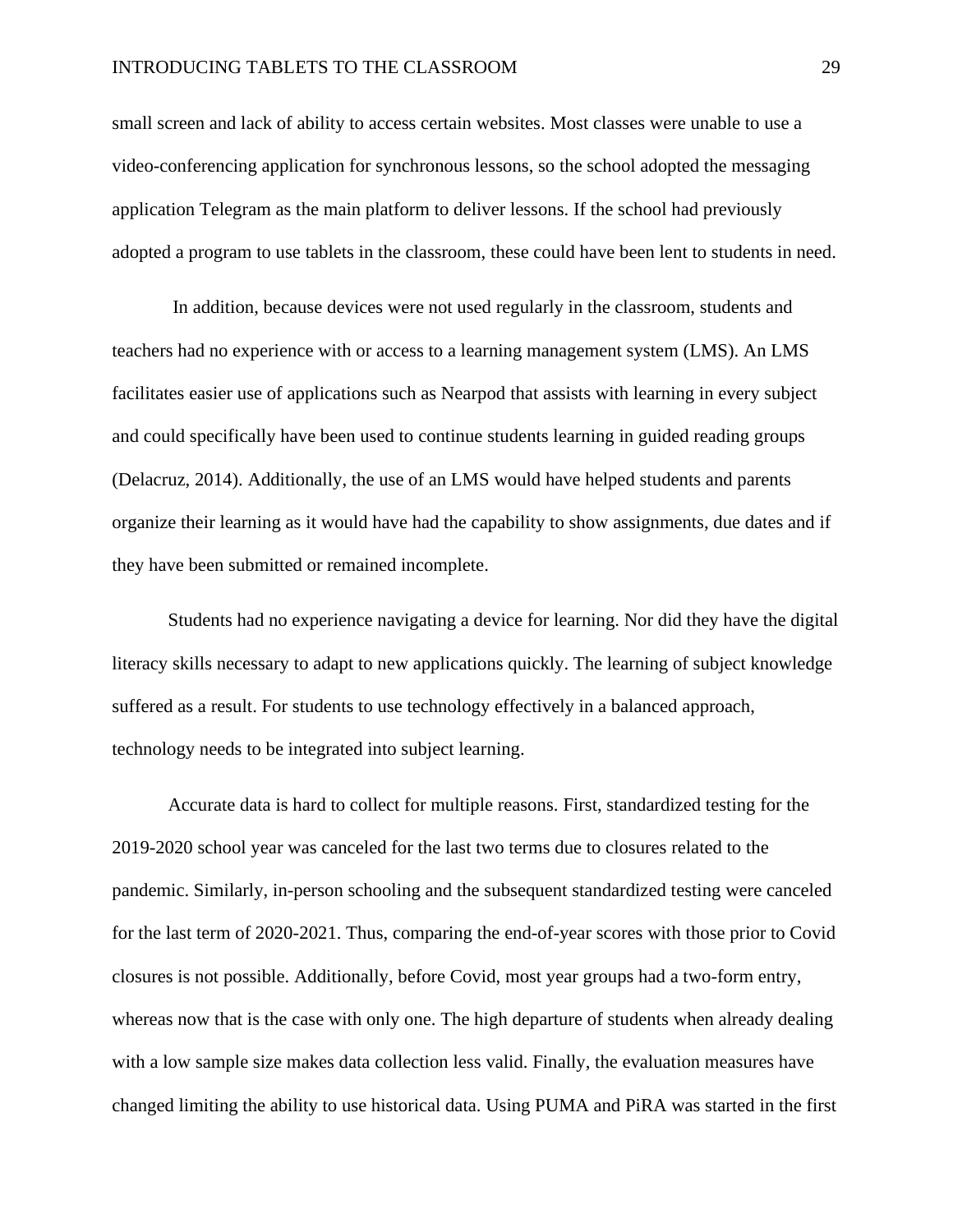#### INTRODUCING TABLETS TO THE CLASSROOM 30

term of 2017, the writing assessment changed during the 2018-2019 school year and the math calculation assessment was only started in the first term of 2019-2020. To complicate matters further, the assessment trackers used, are separated by stages. Therefore, the data collected from years one and two are not carried forward when students enter year three.

For the above-mentioned reasons, two approaches were used to compare the data. First, the test data from every student in year three beginning term one of 2017 was used. According to the average standardized scores for each year, students entering year three in 2021 have the lowest scores since the tests were first administered. The last class to take the tests prior to school closures, only took the tests in term one of 2019. The class average on the PiRA at that time was 97.89 (table 1), while the average score on the PUMA was 106.74 (table 2). These were already the lowest average scores for year three since the school first started administering these tests. However, they were still higher than the results from the students in year three this school year. The latest scores this year on the PiRA and PUMA are 94.64 and 96.52, respectively. While the scores show high academic achievement overall, the decline due to school closures and subsequent online learning is concerning. The decline in test performance indicates that the lack of familiarity with using devices for learning has negatively affected student outcomes.

#### **Table 1 Table 2**

#### *Reading test scores for year 3 Math test scores for year 3*

|                  |       | Term 1 Term 2 Term 3 |        |                         | Term 1 Term 2 | Term 3 |
|------------------|-------|----------------------|--------|-------------------------|---------------|--------|
| 2017-2018        | 98.83 | 100.56               | 104.39 | 2017-2018 111.75 110.50 |               | 113.89 |
| 2018-2019 101.81 |       | 102.10               | 107.57 | 2018-2019 113.86 112.43 |               | 115.90 |
| 2019-2020 97.89  |       |                      |        | 2019-2020 106.74        |               |        |
| 2020-2021 100.56 |       | 101.71               |        | 2020-2021 108.06        | - 112.86      |        |
| 2021-2022 94.64  |       | 97.30                |        | 2021-2022 103.50        | 96.52         |        |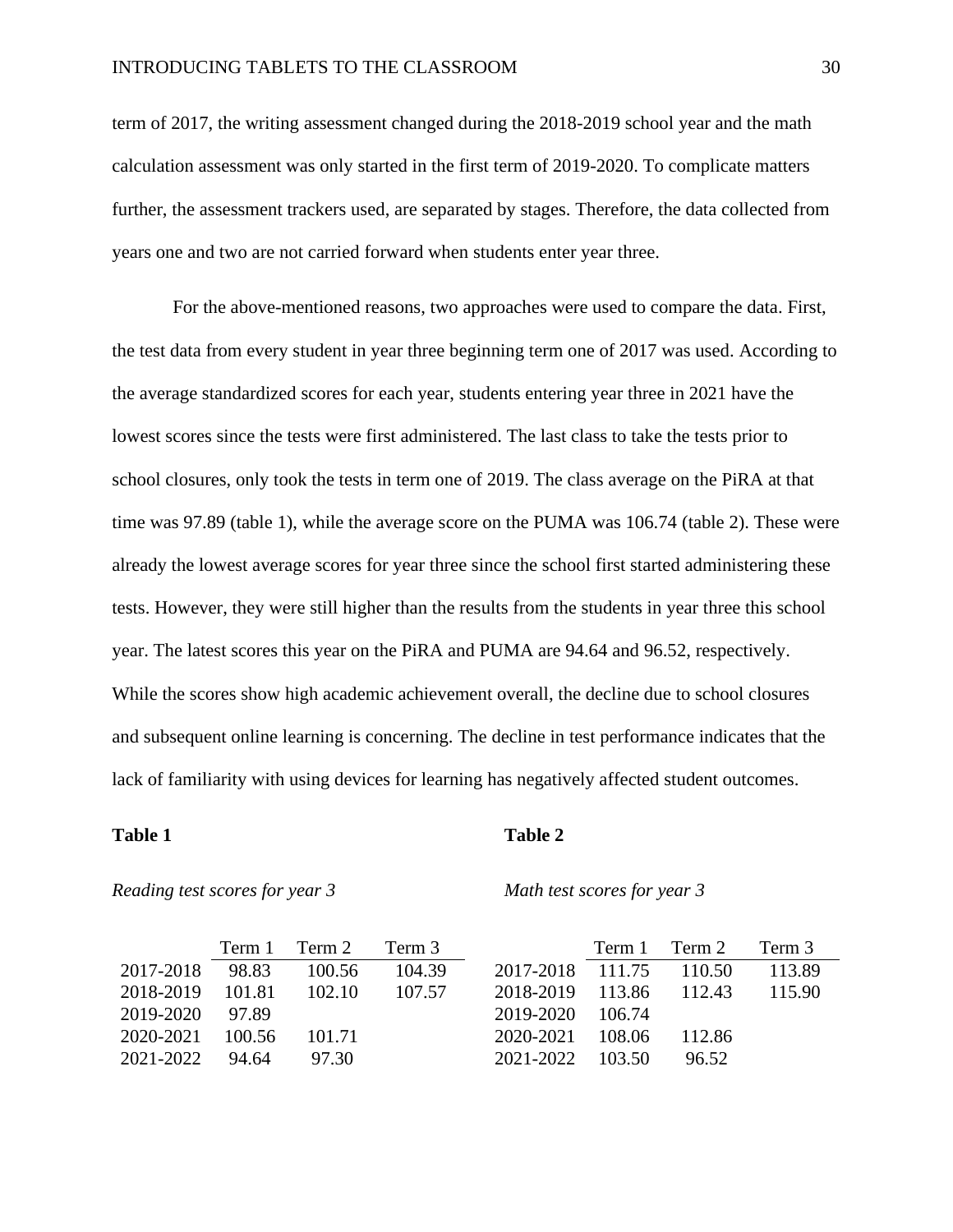Another way the data can be examined is by looking at one class and comparing average results from each year of their schooling. The current year six was selected for this as they are the last class to have an entire year of results that were unaffected by the school closures. The results from previous years show that the year six had reached their highest average scores on both the PiRA (table 3) and PUMA (table 4) the last term they were in class before the Covid closures affected their learning. As with other scores, they are still high above the expected scores, but they have not yet reached their pre-school closure levels. On the last reading test prior to the pandemic, they collectively scored an average of 109.33, on the latest tests, they scored 108.27. This difference is not statistically significant but before the closures they had been progressing, whereas now the scores indicate a lower level of achievement. The scores on the mathematical reasoning tests show a grimmer picture. In term one of 2019, the class averaged 116.05, which is an entire standard deviation above the norm. In the latest tests, taken at the end of term two in 2022 the class averaged 109.53, a significant decline.

#### Table 3 Table 4

*PiRA results by year for current year 6 class PUMA results by year for current year 6 class*

|        | Term 1 | Term 2 | Term 3 |        | Term 1 | Term 2 | Term 3 |
|--------|--------|--------|--------|--------|--------|--------|--------|
| Year 3 | 101.81 | 102.10 | 107.57 | Year 3 | 113.86 | 112.43 | 115.90 |
| Year 4 | 109.33 |        |        | Year 4 | 116.05 |        |        |
| Year 5 | 106.81 | 105.67 |        | Year 5 | 111.90 | 115.29 |        |
| Year 6 | 106.86 | 108.27 |        | Year 6 | 114.79 | 109.53 |        |

The negative effect of online learning is more severe when we compare the scores for the internal writing assessment for the same group of students (table 5). In year three, approximately 24% were writing below grade level, that number jumped to 62% at the beginning of year five. According to the latest results, 47% are still writing below the expected level.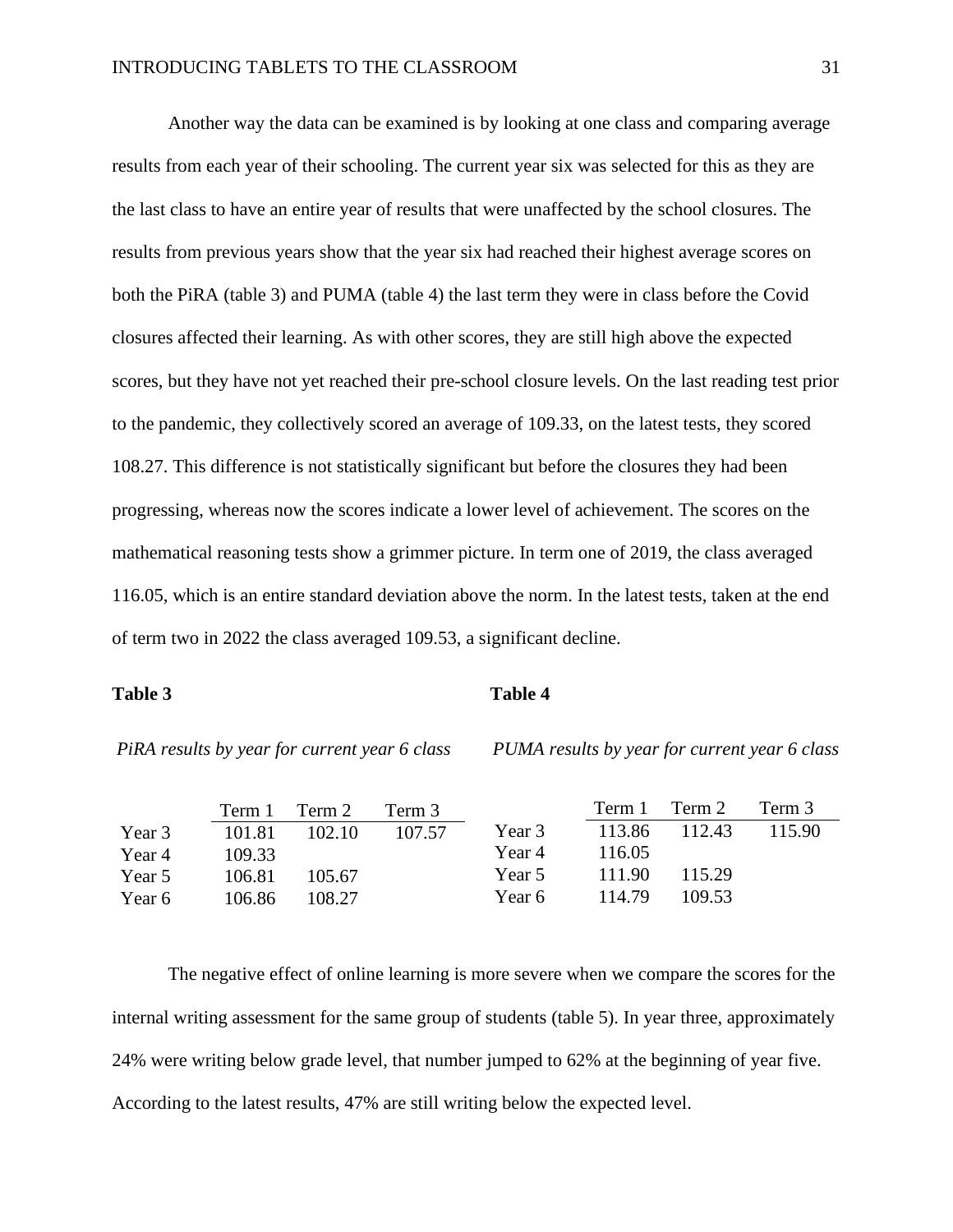### **Table 5**

|                                    | Year 3 |    |    | Year 4 |    |    |      | Year 5 |    | Year 6 |      |    |
|------------------------------------|--------|----|----|--------|----|----|------|--------|----|--------|------|----|
|                                    |        | Т? | T3 | Τ1     | T2 | T3 | T1   | T2     | T3 |        | T2   | T3 |
| Grade level below                  |        |    |    |        |    |    |      | 12     |    |        | Õ    |    |
| Emerging                           |        | 8  |    |        |    |    |      |        |    |        |      |    |
| Secure                             | 10     | 8  | 15 |        |    |    |      |        |    |        |      |    |
| Accelerated                        |        |    |    |        |    |    |      |        |    |        |      |    |
| % below expectation 28.6 23.8 23.8 |        |    |    | 23.8   |    |    | 61.9 | 57.1   |    |        | 45.5 |    |

*Number of students achieving each mark in writing*

Sadly, there is a great deal of missing data that would help to determine how well students are equipped to manage using devices as learning tools. One such piece of data would be what type of device students used while online learning. Students used iPads, iPhones, Android phones, and laptops. Unfortunately, data regarding how many students used each type of device was not collected at a school-wide level. Another piece of data that would be helpful but is non-existent is a measure of students' technological skills. While computing lessons are taught, they are not being done by a specialist teacher and have been done haphazardly. During school closures, these were canceled entirely. Thus, students did not gain the skills necessary to use e-learning platforms.

<span id="page-32-0"></span>Analyzing the data shows that learning declined. Multiple factors influenced this decline. However, had students been accustomed to using digital devices for learning the decline could have been prevented. Students would have had the necessary 21<sup>st</sup>-century skills to adapt to a different type of learning environment.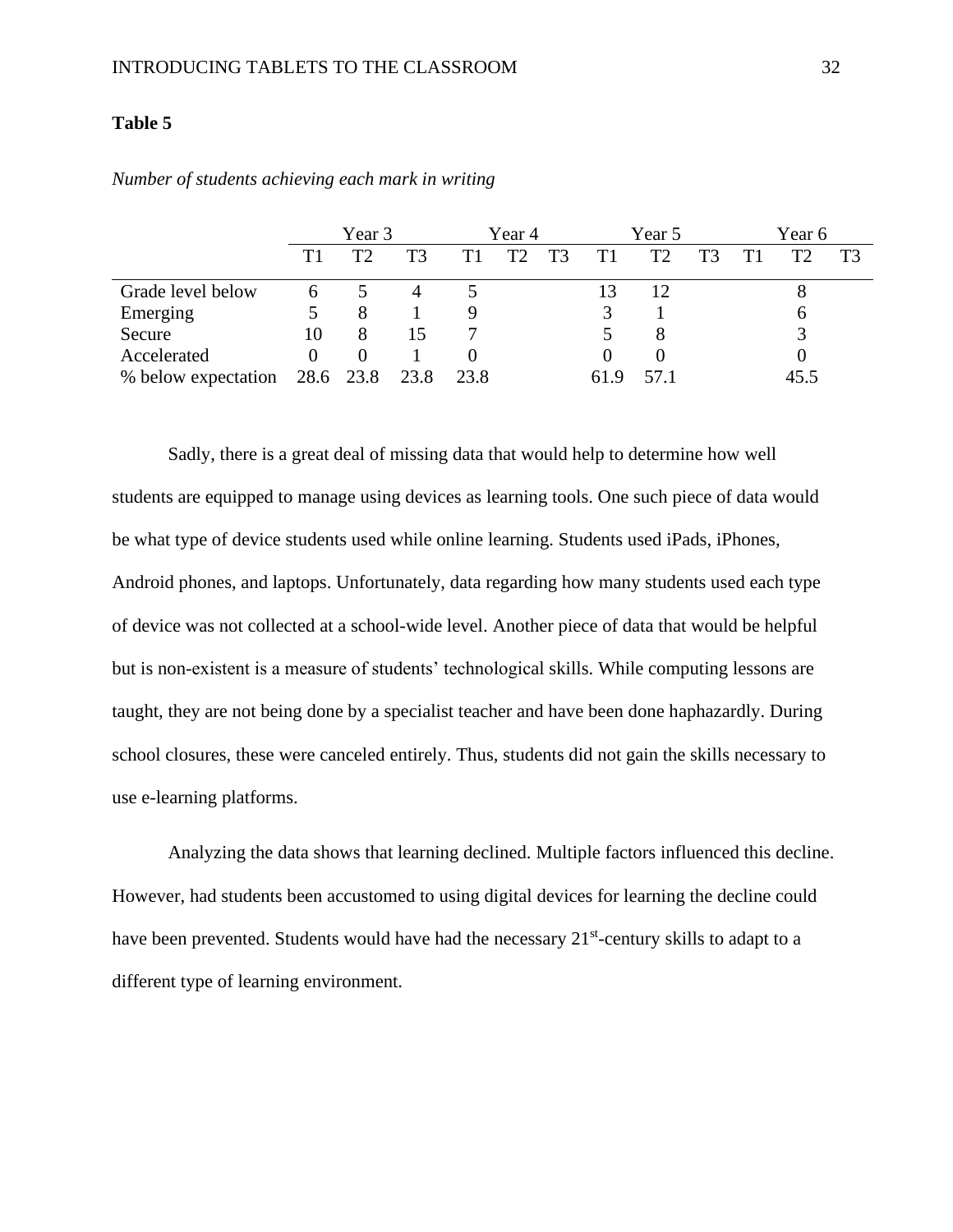#### **Plan Implementation**

The first step is the most important, it is to convince the stakeholders that bringing devices into the classroom will benefit the students. The research presented in the literature review would need to be condensed and simplified to be presented. The first group that needs to be convinced is the owners of the school and the senior leadership team (SLT). The teachers would then need to be brought on board. Finally, the current parents would need to be convinced.

The owners of the school need assurance that this initiative is not a short-term idea and that any money invested will not be wasted because of changes in learning methods in the near future. The owners will look to the SLT for assistance with this decision. The number of countries that have already adopted a plan to put devices into all schools should help the owners see that this concept is not only a local idea but one that is now being used worldwide. As such, student teachers are now being trained to use such devices in the classroom, in fact, without having devices accessible for learning, the quality of teachers that the school can attract will diminish as newer teachers are already accustomed to having access to devices for teaching and learning. Combining the understanding that newly trained teachers are accustomed to having devices available with the data from the literature review should help to convince the owners and SLT that these are the steps needed to stay competitive in the expanding private school market.

Many of the current teachers have difficulties or an aversion to using technology at all, much less in the classroom. While there are a couple who embrace technology, overall, the current teachers would acknowledge that their skills using a computer are limited to social media and productivity software such as Microsoft Office. Therefore, in order to convince the current teachers that bringing devices into the classroom is beneficial for future learning, they would need to be reassured that they will receive training. In addition, using the data presented in the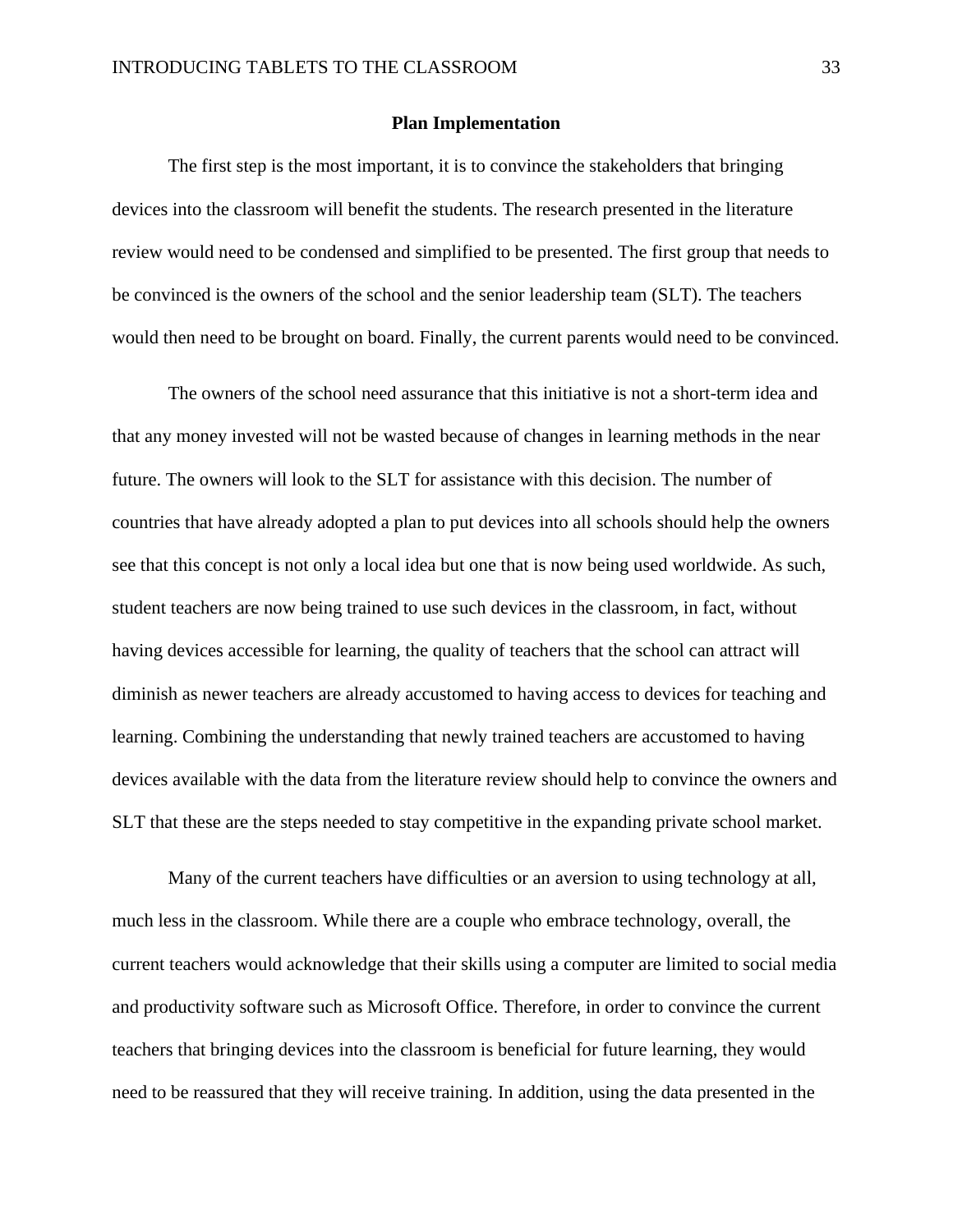literature review concerning the changed atmosphere in the classroom and previous teachers' comments may be of assistance. This group of stakeholders needs to be reassured that the introduction of devices into the classrooms will ease the workload rather than increase it.

Since the pandemic forced schools to be online, parents and caregivers believe that their children have spent too much time online and worry about students' social skills; they worry about students using the devices to play games or watch videos. Parents and caregivers fear that their children will spend the entire day just staring at a screen. Using information from the literature review that focuses on the new ways students collaborate when using devices will help convince the parents and caregivers. In addition, showing the parents and caregivers the added learning benefits will help this group of stakeholders accept the plan.

The second step of the plan would be to appoint a technology coordinator and implement teacher training. The technology coordinator position, while common in schools, does not currently exist at the school. This position would not be a full-time position but could be combined with regular teaching duties in the same way as the current literacy coordinator position. The first duty of the person in this role would be to lead in-service training focusing on two or three applications that teachers could implement easily. The training would take place over the course of several weekly teacher inservice meetings and would allow teachers the chance to become familiar with the applications and how they can use them to increase learning in their classrooms. The technology coordinator would later work with teachers from each grade level on a rotating basis to help those teachers find ways to integrate the devices into their classrooms without causing extra work.

Finally, devices, such as iPads, would need to be obtained. When first implementing this school improvement plan, only fifteen devices would need to be obtained. Fifteen devices would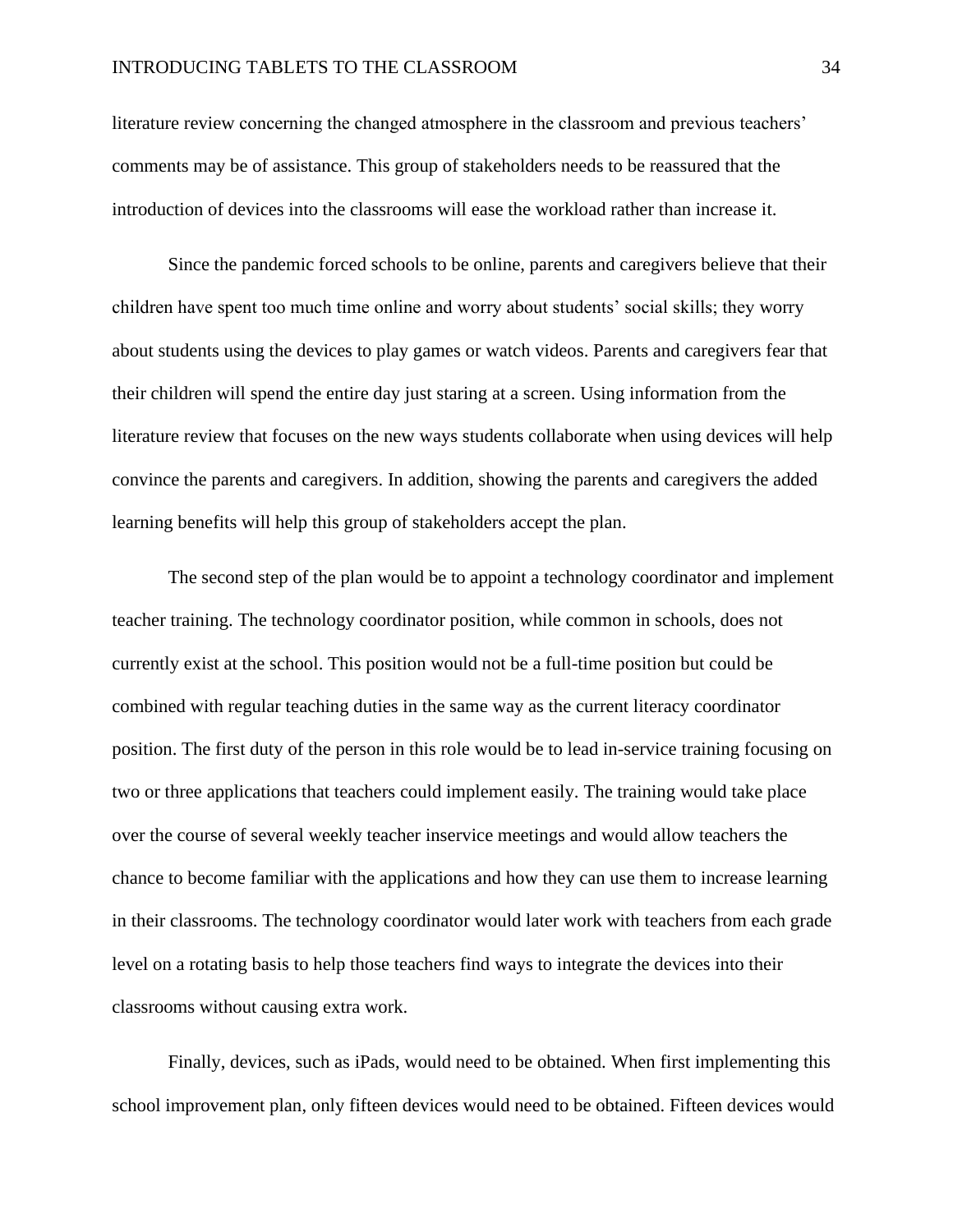#### INTRODUCING TABLETS TO THE CLASSROOM 35

ensure a ratio of no more than two students to a device and would also leave a device available for the teacher to use. The devices would initially be kept in a secure area and need to be reserved by the teachers in advance. While having shared devices makes logging into different applications more difficult for the younger students, starting with a small number would allow the plan to be implemented without such a large financial commitment. As the devices are used more frequently by teachers with their classes, the owners of the school will feel less reluctant to spend the money as they see they will be used.

Devices could be obtained in multiple ways. First, the school could elicit donations. If that does not work, funding for the devices may come from various sources. First, parents already pay between \$500 and \$600 a year in fees for registration and materials. A portion of the money from these fees can be diverted for the purchase of the devices. As discounts for purchases of iPads are available for schools this would help with the cost as well. Another option is to impose a one-time 'technology fee'. A minimal amount such as \$50 would net the school enough money to purchase enough devices to be shared amongst the classes. Still, other options would be to apply for grants. Grants for profit-based schools are more difficult to find, however, ISIF Asia, ASEAN Foundation, The Awesome Foundation, and the Michael & Susan Dell Foundation are possible sources of grants.

When these steps -gaining acceptance, introducing the role of a technology coordinator, training staff, and obtaining devices- have been completed, the school will be ready to start implementing device-based learning in the classroom. The goals for a future phase of the project would include obtaining more devices, furthering staff training, and implementing a school-wide learner management system.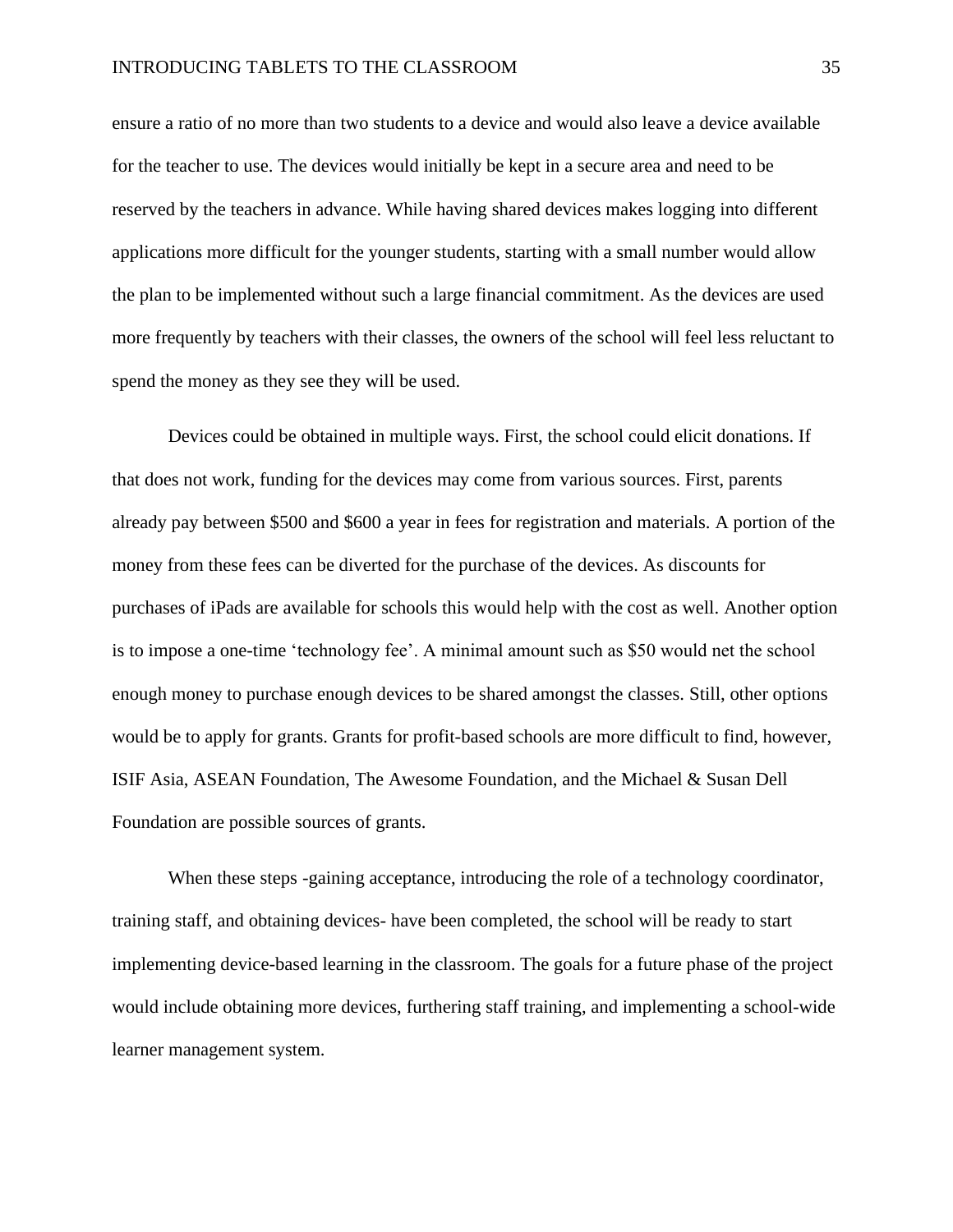#### **Assessment**

<span id="page-36-0"></span>This school improvement plan focusing on enabling students to have the opportunities for learning through mobile devices in the primary school classroom will be deemed successful once the devices are purchased and being used three times a week in every classroom. Ideally, this level of implementation would be by term three of the 2022-2023 school year.

The first phase of the plan, which is to convince the stakeholders, will ideally take place during term 3 of the 2021-2022 school year. If the stakeholders are convinced prior to the school's summer holiday, the timing of the decision would allow the summer to be used to write grant proposals and secure funding for the initial purchase of devices. After the devices are obtained, training for the teachers can begin. Ideally, this training could happen during the teacher inservice days before the start of the 2022-2023 school year. This timeframe is unlikely and so this training would be held during the weekly inset meetings during term one. By the beginning of term two, teachers should be able to start utilizing the devices in the classroom, at least on a limited basis. As the teachers' confidence concerning utilizing technology in the classroom grows throughout the term, they should begin to implement the devices more frequently. Thus, during term three the devices should be used in each classroom at least three times a week, including at least once each for literacy and mathematics. The third use can be in any subject other than computing. In the last few weeks of the third term, the staff will be asked to submit their feelings and observations regarding the implementation of the plan.

Teachers at the school submit detailed lesson plans every week. Lessons that would use the devices would need to be indicated on these weekly plans. Lesson plans are currently checked for completion by the key stage leaders, so part of ensuring that devices are being used would fall to those leaders. The technology coordinator would also be responsible for ensuring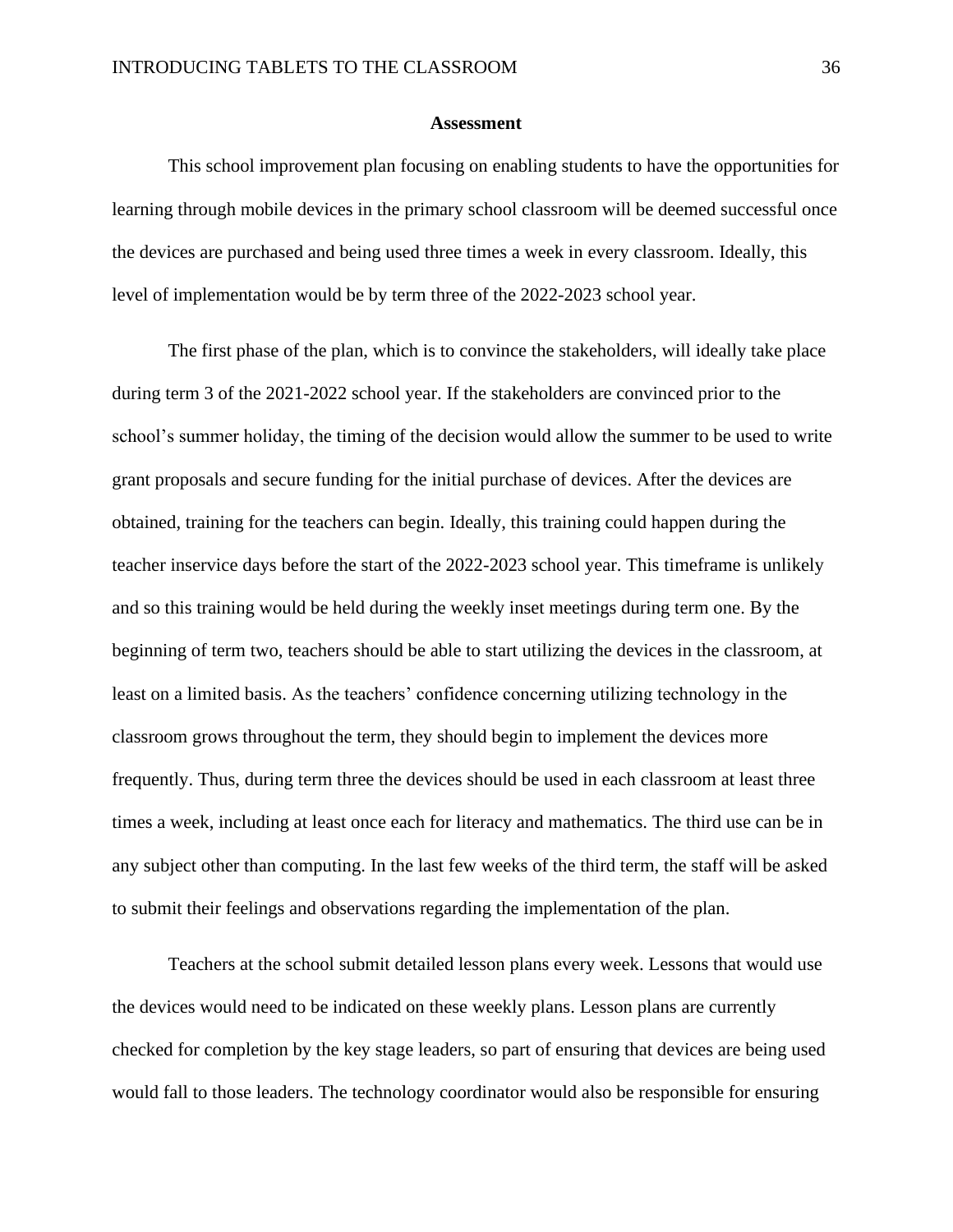that the school improvement plan is being followed. As the technology coordinator will teach a reduced schedule, this person would then be able to assist teachers as they first use the devices with their classes, thus helping the class teacher gain confidence and ensuring that the devices are being used effectively. During regular meetings with teachers from each year group, moments in the curriculum that would be improved through the use of the technology would be identified, plans could be created together in the event that the class teacher wants the assistance.

The school has 30 class periods a week, if each class uses the devices three times, this high use will equate to the devices being in near-constant use. At this point, teachers would be asked to give their feedback about the program and would discuss changes they saw regarding the pupils' motivation and the class atmosphere. The PiRA and PUMA results would be analyzed and compared to the previous years' results. These factors would then be used to determine how to move forward with the use of technology in the classroom.

This plan faces multiple obstacles before it even begins. First, the expense is a potential obstacle, however, the use of grants and other funding will help to alleviate that issue. Another potential obstacle is the reluctance of the current staff to implement such a plan. The current staff does not generally feel comfortable using devices, therefore the largest determiner of whether the school improvement plan is successful is the role of the technology coordinator. The person in that role trains and supports the rest of the staff. If the training provided does not instill confidence in the fellow teachers, they will abandon the use of devices at the earliest opportunity. The appointment of the correct person in this role is paramount.

Another obstacle that could hinder the project is the instability of internet access and the maintenance of the devices. While the school has fiber optic cable internet connection, these lines are frequently damaged, resulting in being offline for up to several days while waiting for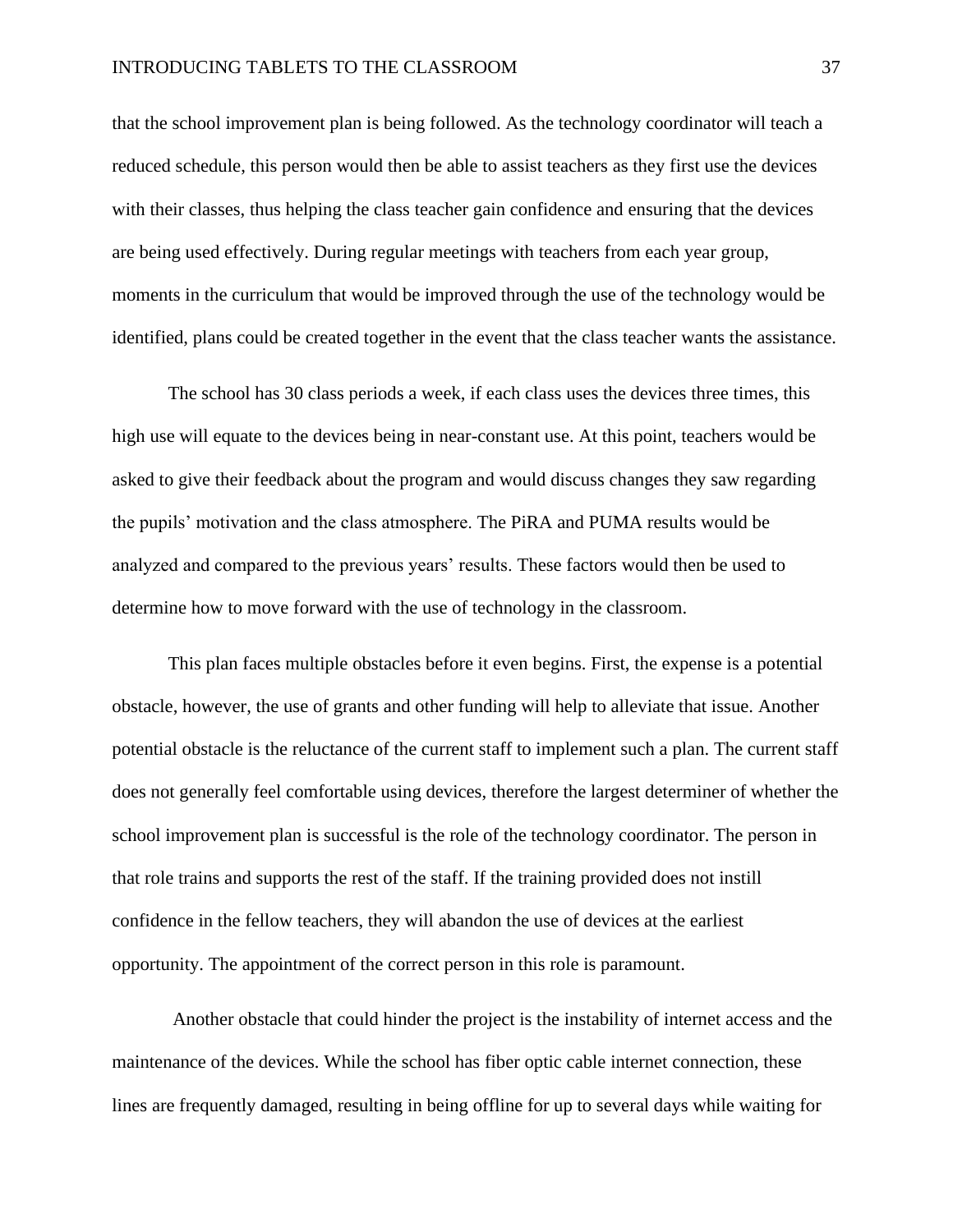#### INTRODUCING TABLETS TO THE CLASSROOM 38

them to be repaired. While the devices have hard drives and can be used without the internet, many applications do require internet connections. Thus, if the internet is not available when a teacher plans for it, that teacher may be more reluctant to try again in the future.

Finally, the maintenance of the devices may be a factor in the success of this improvement plan. As the devices should be in near-constant use, if there is a technical issue, it could affect not only the class using the devices at that moment, but the classes scheduled to use them after. The school does employ multiple people in its IT department who are able to fix issues as they arise, this undue stress for the students and teachers may limit the teachers' confidence in using the devices.

<span id="page-38-0"></span>Despite the multiple issues that can arise and derail the school improvement plan, there is also a high potential for the success of the plan. The success of the plan requires strong leadership by the technology coordinator and a willingness from the staff to try newer methods of teaching. In addition, the support from the owners of the school is crucial to the success of the plan.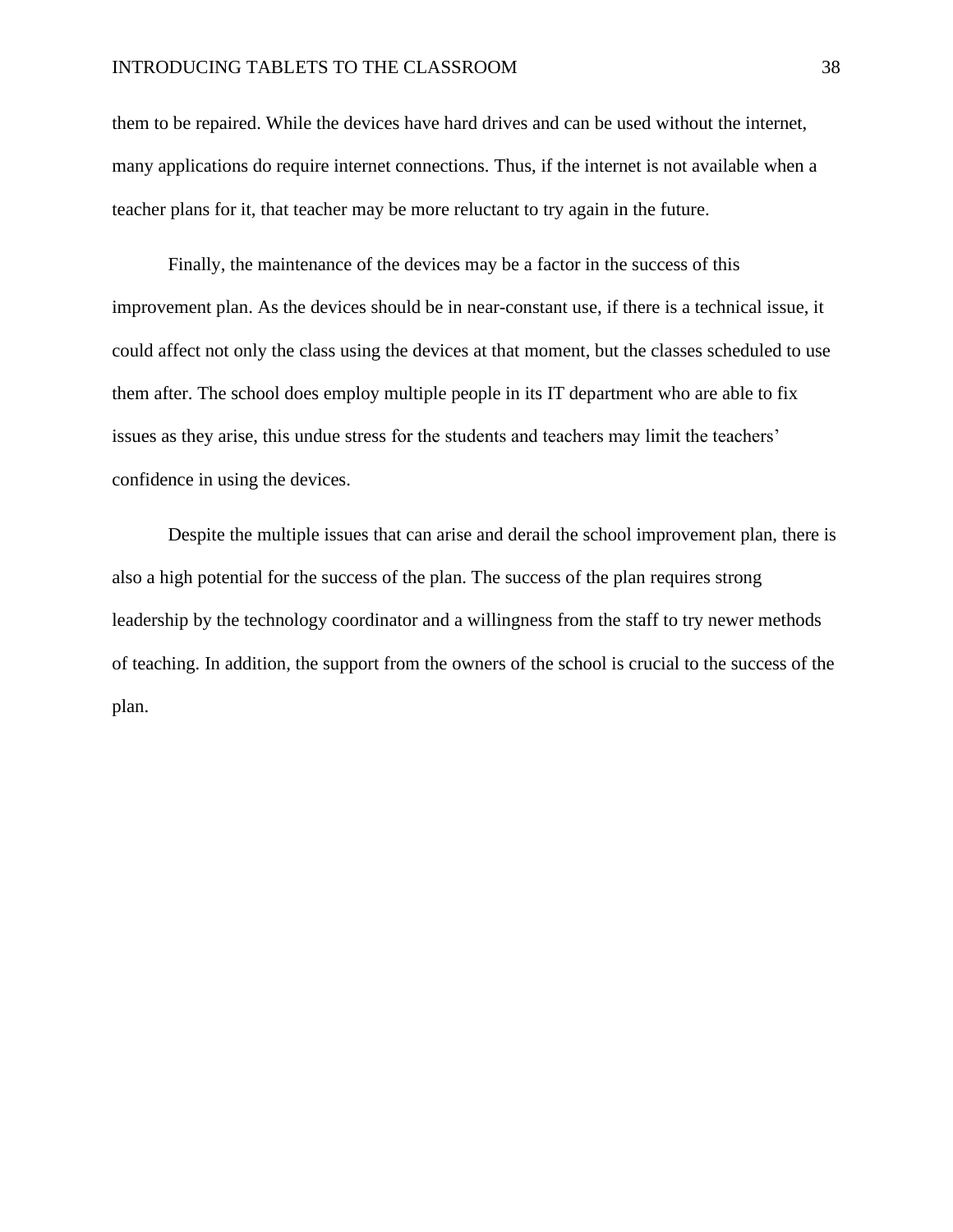#### **Conclusion**

This school improvement project is an attempt to bring tablet-based learning to a private, international school in Cambodia. Although the school purports to teach using cutting-edge technology, at the current time, that technology is restricted to one computer lab. The students deserve better. The students deserve to have access to technology that will improve their learning and help them develop the 21<sup>st</sup>-century skills necessary to succeed in the future.

The project relies heavily on the literature review that illustrates the academic gains found when devices were introduced to classrooms around the world. The literature review also explains the potential changes in student motivation and the changes in the classroom atmosphere.

<span id="page-39-0"></span>The results of the implementation of this project will greatly influence the teaching and learning at the school. First, the teachers will receive training on the tablets that will strengthen their teaching skills and allow the teachers to develop learning activities that are more studentcentered. Second, the students will be able to utilize tablets in their learning on a regular basis of at least three times a week. The combination of the training for the teachers and the students having access to tablets will ultimately improve test scores, change the classroom atmosphere, and increase student motivation. Finally, students will begin to develop the  $21<sup>st</sup>$ -century skills necessary for today's society.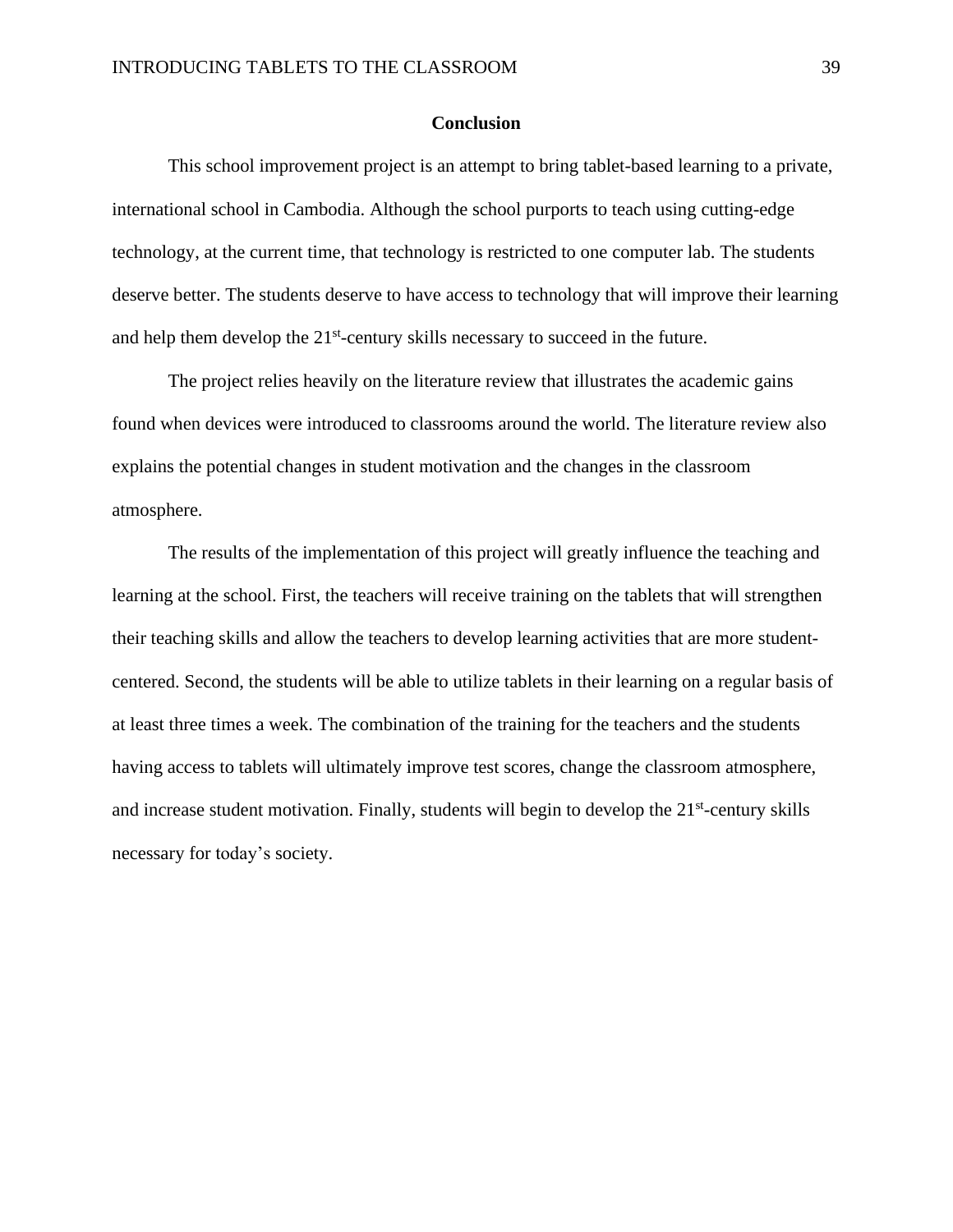#### **References**

- Aldossary, N., Curwood, J. S., & Niland, A. (2021). Fostering multilingual children's language development through iPad apps. *The Reading Teacher*, 75(3), 329–338. https://doi.org/10.1002/trtr.2057
- Carr, J. M. (2012). Does math achievement h'app'en when iPads and game-based learning are incorporated into fifth-grade mathematics instruction? *Journal of Information Technology Education: Research*, 11, 269-286.
- Cordero, K., Nussbaum, M., Ibaseta, V., Otaíza, M. J., & Chiuminatto, P. (2018). Read, write, touch: Co-construction and multiliteracies in a third-grade digital writing exercise. *Journal of Computer Assisted Learning*, 34(2), 162–173. https://doi.org/10.1111/jcal.12224
- D'Agostino, J. V., Rodgers, E., Harmey, S., & Brownfield, K. (2016). Introducing an iPad app into literacy instruction for struggling readers: Teacher perceptions and student outcomes. *Journal of Early Childhood Literacy*, 16(4), 522–548. https://doi.org/10.1177/1468798415616853
- Delacruz, S. (2014). Using Nearpod in elementary guided reading groups*. TechTrends*, 58(5), 62-69.<http://dx.doi.org/10.1007/s11528-014-0787-9>
- Department for Education. (2021). *Education technology (EdTech) survey: 2020–21*. https://www.gov.uk/government/publications/education-technology-edtech-survey-2020 to-2021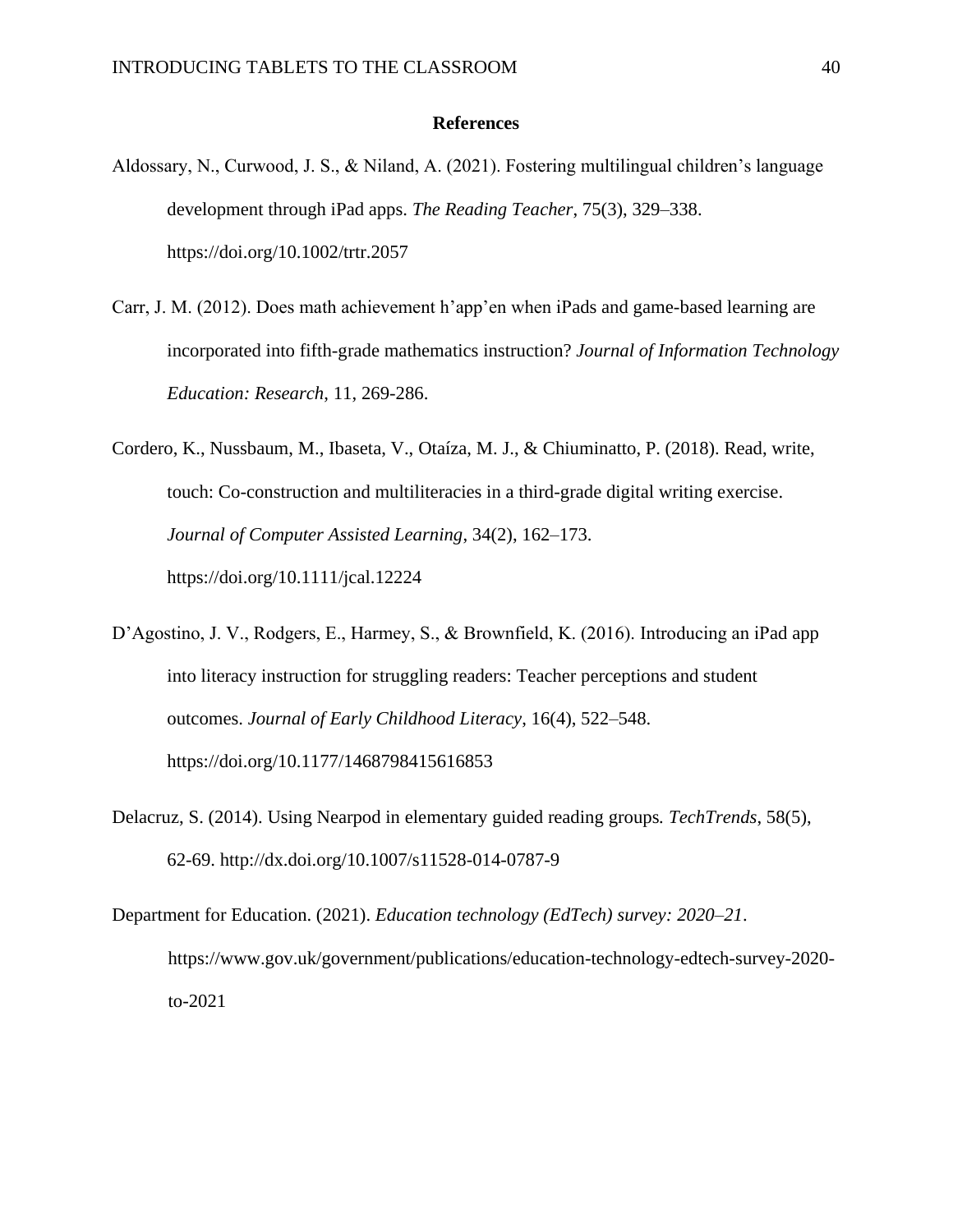- Disney, L., Barnes, A., Ey, L., & Geng, G. (2019). Digital play in young children's numeracy learning. *Australasian Journal of Early Childhood*, 44(2), 166–181. https://doi.org/10.1177/1836939119832084
- Dunn, J., & Sweeney, T. (2018). Writing and iPads in the early years: Perspectives from within the classroom. *British Journal of Educational Technology*, 49(5), 859–869. https://doi.org/10.1111/bjet.12621
- Fabian, K., Topping, K. J., & Barron, I. G. (2018). Using mobile technologies for mathematics: Effects on student attitudes and achievement. *Educational Technology Research and Development*, 66(5), 1119-1139. http://dx.doi.org/10.1007/s11423-018-9580-3
- Flewitt, R., Messer, D., & Kucirkova, N. (2015). New directions for early literacy in a digital age: The iPad. *Journal of Early Childhood Literacy*, 15(3), 289–310.
- Fokides, E. (2018). Digital educational games and mathematics: Results of a case study in primary school settings. *Education and Information Technologies*, 23(2), 851-867. http://dx.doi.org/10.1007/s10639-017-9639-5
- Halloluwa, T., Vyas, D., Usoof, H., & Hewagamage, K. P. (2018). Gamification for development: A case of collaborative learning in Sri Lankan primary schools*. Personal and Ubiquitous Computing,* 22(2), 391-407.http://dx.doi.org/10.1007/s00779-017-1073-6
- Hassler Hallstedt, M., Klingberg, T., & Ghaderi, A. (2018). Short and long-term effects of a mathematics tablet intervention for low performing second graders. *Journal of Educational Psycholog*y, 110(8), 1127-1148.<http://dx.doi.org/10.1037/edu0000264>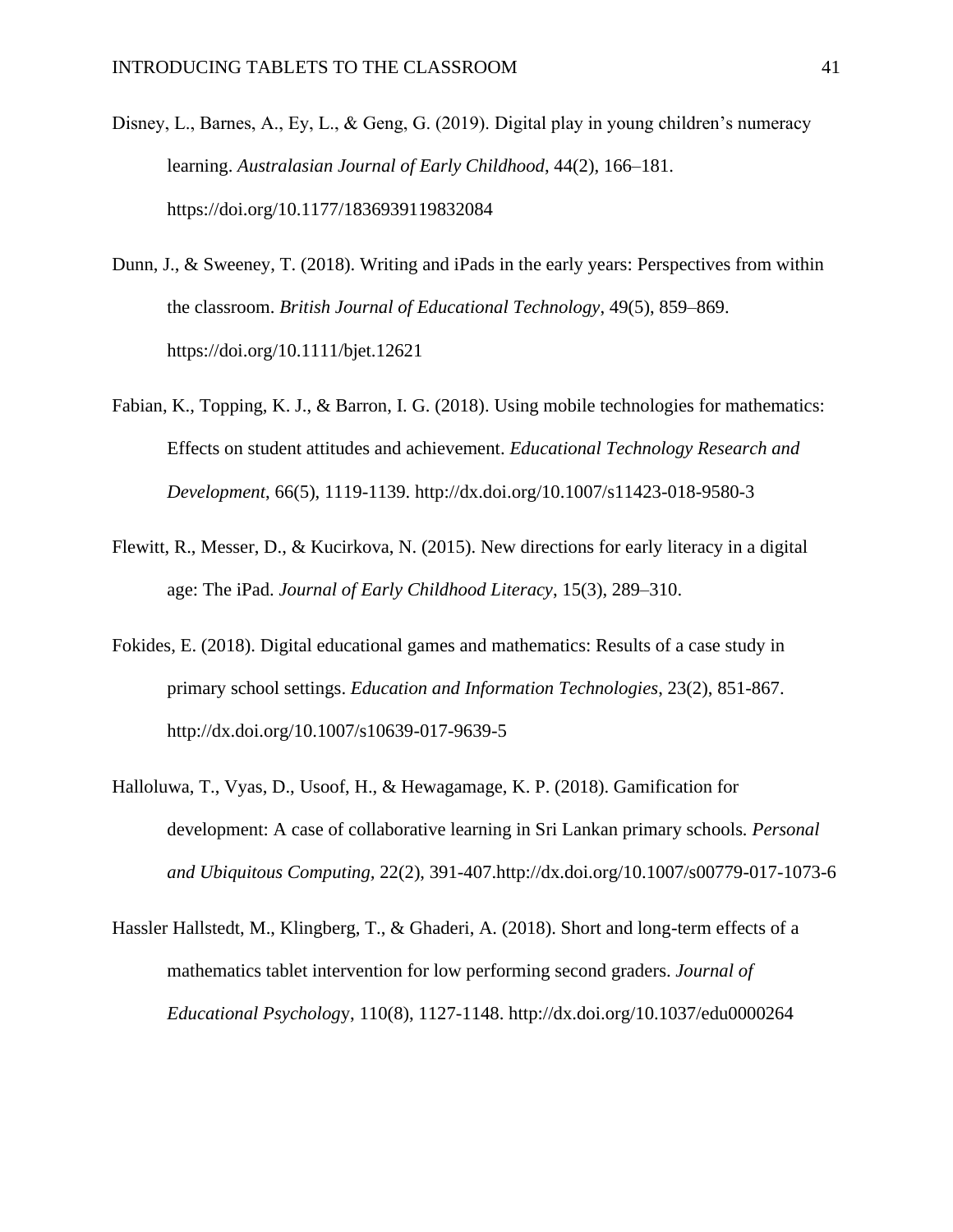- Iyare, N. F., James, J. S., & Amonde, T. M. (2018). The effectiveness of integrating interactive technology in reading comprehension: A case study of Jamaica's grade school. *Journal of Information Technology Education: Research*, 17, 227-246. http://dx.doi.org/10.28945/4098
- Lee, H. K., & Ahram, C. (2020). Enhancing early numeracy skills with a tablet-based math game intervention: A study in Tanzania. *Educational Technology, Research and Development*, 68(6), 3567-3585. http://dx.doi.org/10.1007/s11423-020-09808-y
- Mize, M., & Park, Y. (2020). iPad-assisted reading fluency instruction for fourth graders with reading difficulties: A single case experimental design. *Journal of Computer Assisted Learning,* 37(2), 500–509. https://doi.org/10.1111/jcal.12503
- Moon, A. L., Wold, C. M., & Francom, G. M. (2016). Enhancing reading comprehension with student-centered iPad applications. *TechTrends*, 61(2), 187-194. http://dx.doi.org/10.1007/s11528-016-0153-1m
- Ok, M. W., & Ratliffe, K. T. (2018). Use of mobile devices for English language learner students in the United States: A research synthesis. *Journal of Educational Computing Research*, 56(4), 538–562. https://doi.org/10.1177/0735633117715748
- Outhwaite, L. A., Faulder, M., Gulliford, A., & Pitchford, N. J. (2019). Raising early achievement in math with interactive apps: A randomized control trial. *Journal of Educational Psychology*, 111(2), 284-298. http://dx.doi.org/10.1037/edu0000286
- Palaigeorgiou, G., & Papadopoulou, A. (2019). Promoting self-paced learning in the elementary classroom with interactive video, an online course platform and tablets. *Education and Information Technologies*, 24(1), 805. http://dx.doi.org/10.1007/s10639-018-9804-5